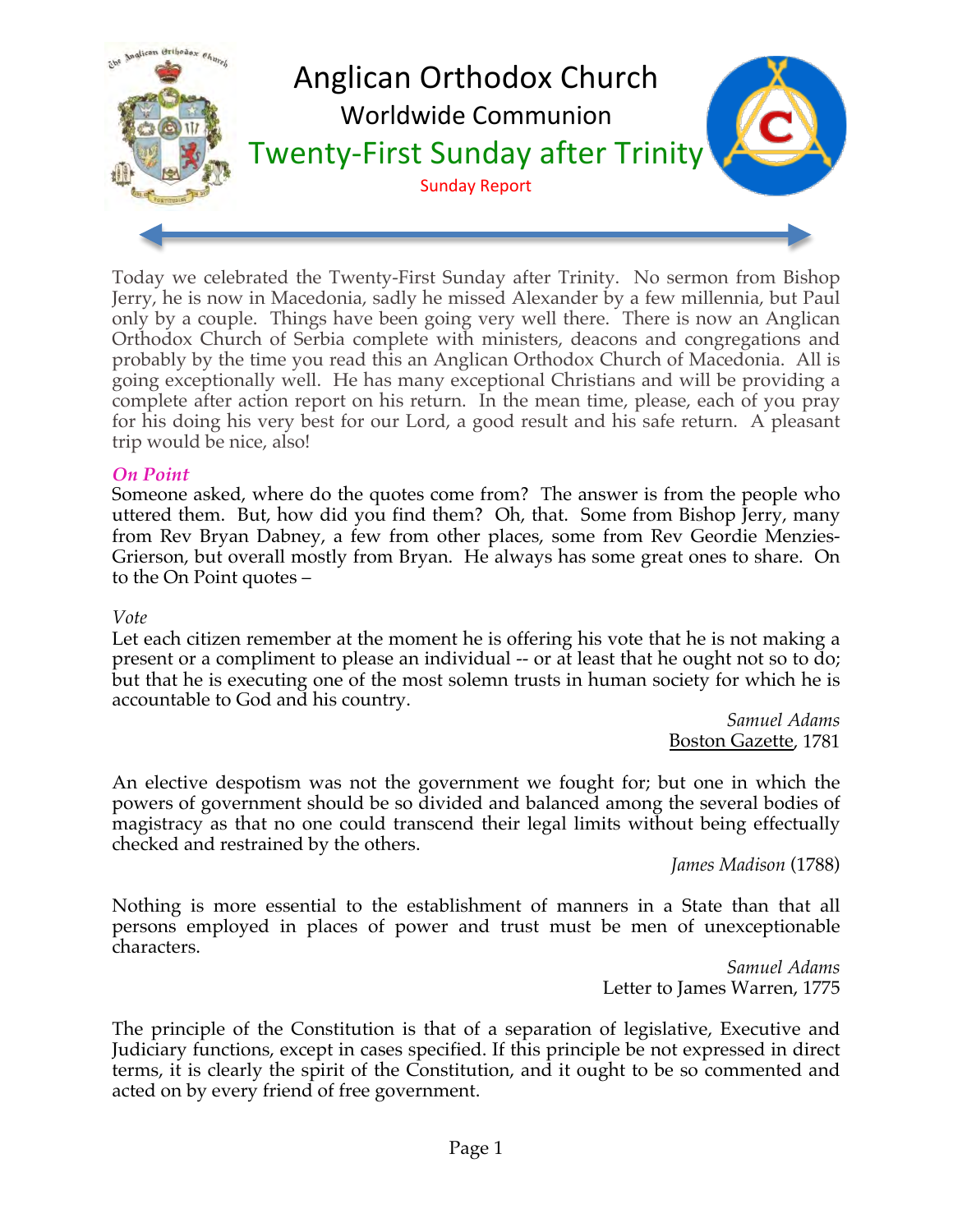### *On Feeling*

I think the thrill of the Pagan stories and of romance may be due to the fact that they are mere beginnings—the first, faint whisper of the wind from beyond the world—while Christianity is the thing itself: and no thing, when you have really started on it, can have for you then and there just the same thrill as the first hint. For example, the experience of being married and bringing up a family cannot have the old bittersweet of first falling in love. But it is futile (and, I think, wicked) to go on trying to get the old thrill again: you must go forward and not backward. Any real advance will in its turn be ushered in by a new thrill, different from the old: doomed in its turn to disappear and to become in its turn a temptation to retrogression. Delight is a bell that rings as you set your foot on the first step of a new flight of stairs leading upwards. Once you have started climbing you will notice only the hard work: it is when you have reached the landing and catch sight of the new stair that you may expect the bell again. This is only an idea, and may be all rot: but it seems to fit in pretty well with the general law (thrills also must die to live) of autumn & spring, sleep and waking, death and resurrection, and "Whosoever loseth his life, shall save it."

*Jack Lewis*

The Collected Letters of CS Lewis, Volume II

The man who measures things by the circumstances of the hour is filled with fear; the man who sees Jehovah enthroned and governing has no panic.

*G. Campbell Morgan*

All God's giants have been weak men who did great things for God because they reckoned on God being with them.

*J. Hudson Taylor*

Woe unto them that are wise in their own eyes, and prudent in their own sight! *Isaiah 5:21*

... Be not afraid, only believe.

*St. Mark 5:36*

Know ye not that ye are the temple of God, and that the Spirit of God dwelleth in you? *I Corinthians 3:16*

For God hath not given us the spirit of fear; but of power, and of love, and of a sound mind.

*II St. Timothy 1:7*

It is fitting and right beyond doubt that buildings set apart for Christian worship should be worthy of the purpose for which they are used. Whatever is done for Christ ought to be well done. The house in which the gospel is preached, the Word of God read, and prayer offered up ought to lack nothing that can make it comely and substantial. But let it never be forgotten that the material part of a Christian church is by far the least important part of it. The fairest combinations of marble, stone, wood and painted glass are worthless in God's sight unless there is truth in the pulpit and grace in the congregation. The dens and caves in which the early Christians used to meet were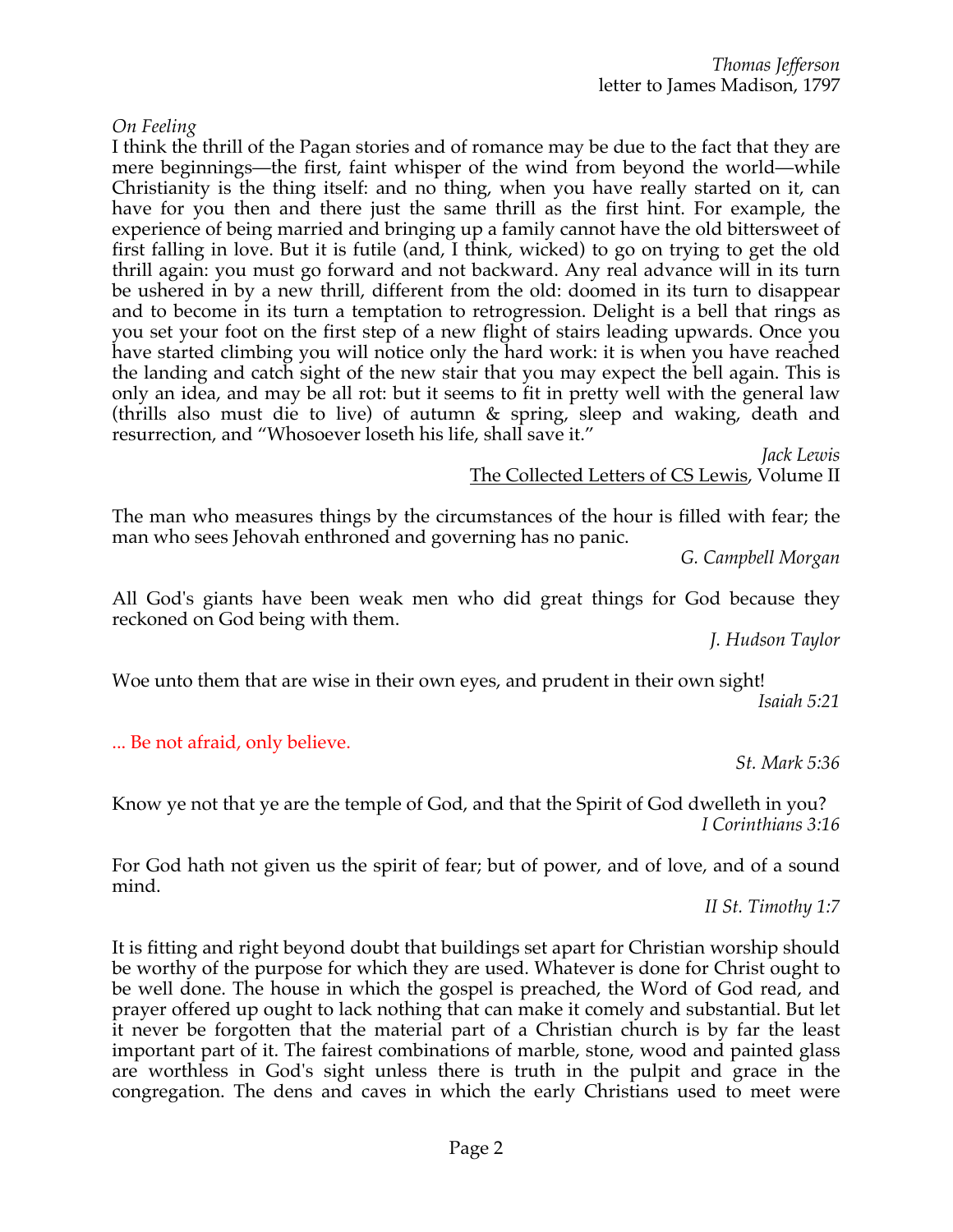probably far more beautiful in the eyes of Christ than the noblest cathedral that was ever erected by man. The temple in which the Lord delights most is a broken and contrite heart renewed by the Holy Spirit. Without the truth in their pulpits, the most beautiful buildings are simply historical museums.

> *JC Ryle*  $19<sup>th</sup>$  century Anglican bishop and author

Someone should tell [the president] that "1984" is not an instruction manual.

*Steve Stockman* 21<sup>st</sup> century American congressman.

The principle of spending money to be paid by posterity, under the name of funding, is but swindling futurity on a grand scale.

> *Thomas Jefferson* 18<sup>th</sup> century American patriot and president

When a small man casts a long shadow the sunset is near.

*Lin Yutang* 20<sup>th</sup> century Chinese academic and author

# *Propers*

Each Sunday there are Propers: special prayers and readings from the Bible. There is a Collect for the Day; that is a single thought prayer, most written either before the refounding of the Church of England in the 1540s or written by Bishop Thomas Cranmer, the first Archbishop of Canterbury after the re-founding.

The Collect for the Day is to be read on Sunday and during Morning and Evening Prayer until the next Sunday. The Epistle is normally a reading from one of the various Epistles, or letters, in the New Testament. The Gospel is a reading from one of the Holy Gospels, Matthew, Mark, Luke and John. The Collect is said by the minister as a prayer, the Epistle can be read by either a designated reader (as we do in our church) or by one of the ministers and the Holy Gospel, which during the service in our church is read by an ordained minister.

The propers are the same each year, except if a Red Letter Feast, that is one with propers in the prayerbook, falls on a Sunday, then those propers are to be read instead, except in a White Season, where it is put off. Red Letter Feasts, so called because in the Altar Prayerbooks the titles are in red, are special days. Most of the Red Letter Feasts are dedicated to early saints instrumental in the development of the church, others to special events. Some days are particularly special and the Collect for that day is to be used for an octave (eight days) or an entire season, like Advent or Lent.

The Propers for today are found on Page 218-220, with the Collect first:

Twenty-First Sunday after Trinity

*The Collect.*

**RANT**, we beseech thee, merciful Lord, to thy faithful people pardon and peace, **G**RANT, we beseech thee, merciful Lord, to thy faithful people pardon and peace, that they may be cleansed from all their sins, and serve thee with a quiet mind; through Jesus Christ our Lord. *Amen*.

The Epistle for this morning came from Saint Paul's Letter to the Ephesians, the Sixth Chapter, beginning at the Tenth Verse. In these passages, Paul gives his clearest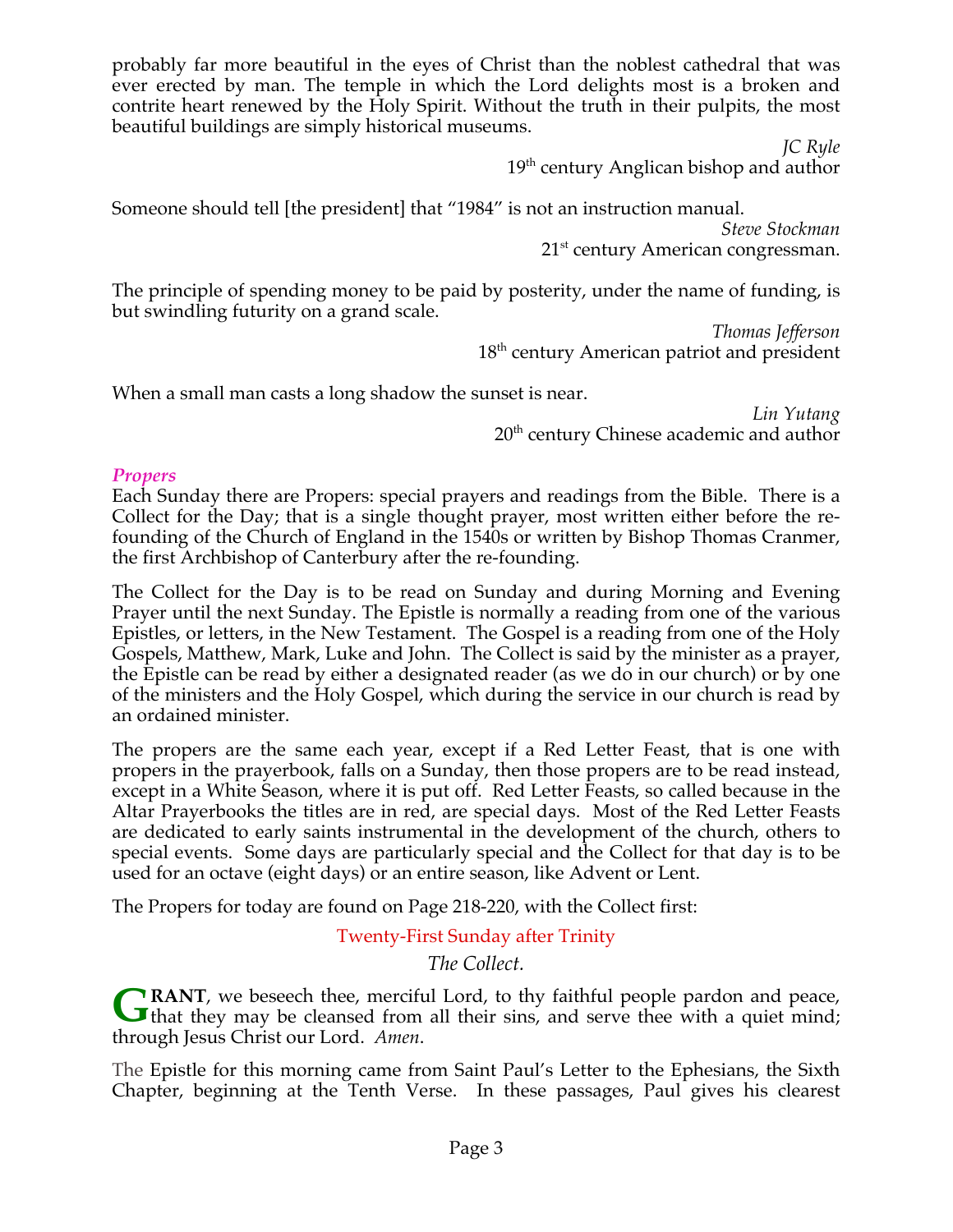definition of the spiritual war between the forces of Satan and those who would follow God. It not only assures us that there is a spiritual war, but it warns us that apart from utilizing the weapons which God has provided for us, we are hopelessly underpowered. This passage tells us what our divine weapons are. Beyond this, these weapons imply the nature of the struggle which we are in. The weapons which God has provided for us are those weapons which best repel the attacks of Satan, and thus we can learn a great deal about the nature of Satan's opposition from simply considering each of the weapons at our disposal.

After a consideration of the war in general, we will then proceed to examine in more detail each of the weapons Paul mentions, and the offensive strategy of Satan which they imply. May God give us open hearts and minds to understand the spiritual war, and the means which He has provided for our defense.

Y brethren, be strong in the Lord, and in the power of his might. Put on the whole armour of God, that ye may be able to stand against the wiles of the Ldevil. For we wrestle not against flesh and blood, but against principalities, Whole armour of God, that ye may be able to stand against the wiles of the devil. For we wrestle not against flesh and blood, but against principalities, against powers, against the rulers of the darkness of this world, ag wickedness in high places. Wherefore take unto you the whole armour of God, that ye may be able to withstand in the evil day, and having done all, to stand. Stand therefore, having your loins girt about with truth, and having on the breastplate of righteousness; and your feet shod with the preparation of the gospel of peace; above all, taking the shield of faith, wherewith ye shall be able to quench all the fiery darts of the wicked. And take the helmet of salvation, and the sword of the Spirit, which is the word of God: praying always with all prayer and supplication in the Spirit, and watching thereunto with all perseverance and supplication for all saints; and for me, that utterance may be given unto me, that I may open my mouth boldly, to make known the mystery of the gospel, for which I am an ambassador in bonds: that therein I may speak boldly, as I ought to speak.

The Holy Gospel came from the Fourth Chapter of the Gospel according to St. John beginning at the Forty-Sixth Verse. This is a telling of the story of the healing of a Jewish nobleman's son Capernaum through the faith of his father. When the man came to him asking for help, he responded as he often did to Jews, "Except ye see signs and wonders, ye will not believe." The man persisted and because Jesus saw faith in him, he said, focusing his attention on faith in God, "Go thy way; thy son liveth" or "Be on your way. Your son is alive." In other words: "Do not worry. My Word can heal your son at a distance." The boy was healed in the very instant when Jesus spoke the Word. The father believed this Word. So did his household, wife, children and servants. More than one person was healed on that occasion.

This miracle shares characteristics with the previous healing of the Centurion's son:

- Jesus has just come back to Galilee.
- Someone comes to him with a request.
- Indirectly Jesus seems to refuse at first.
- The person persists.
- Jesus grants the request.
- This leads another group of people (his disciples, the nobleman's household) to believe in him.

Note the necessity of trusting in Jesus as the giver of life. Of the text, Luther wrote: "Although the Lord performed miracles and signs to make Himself known and to lead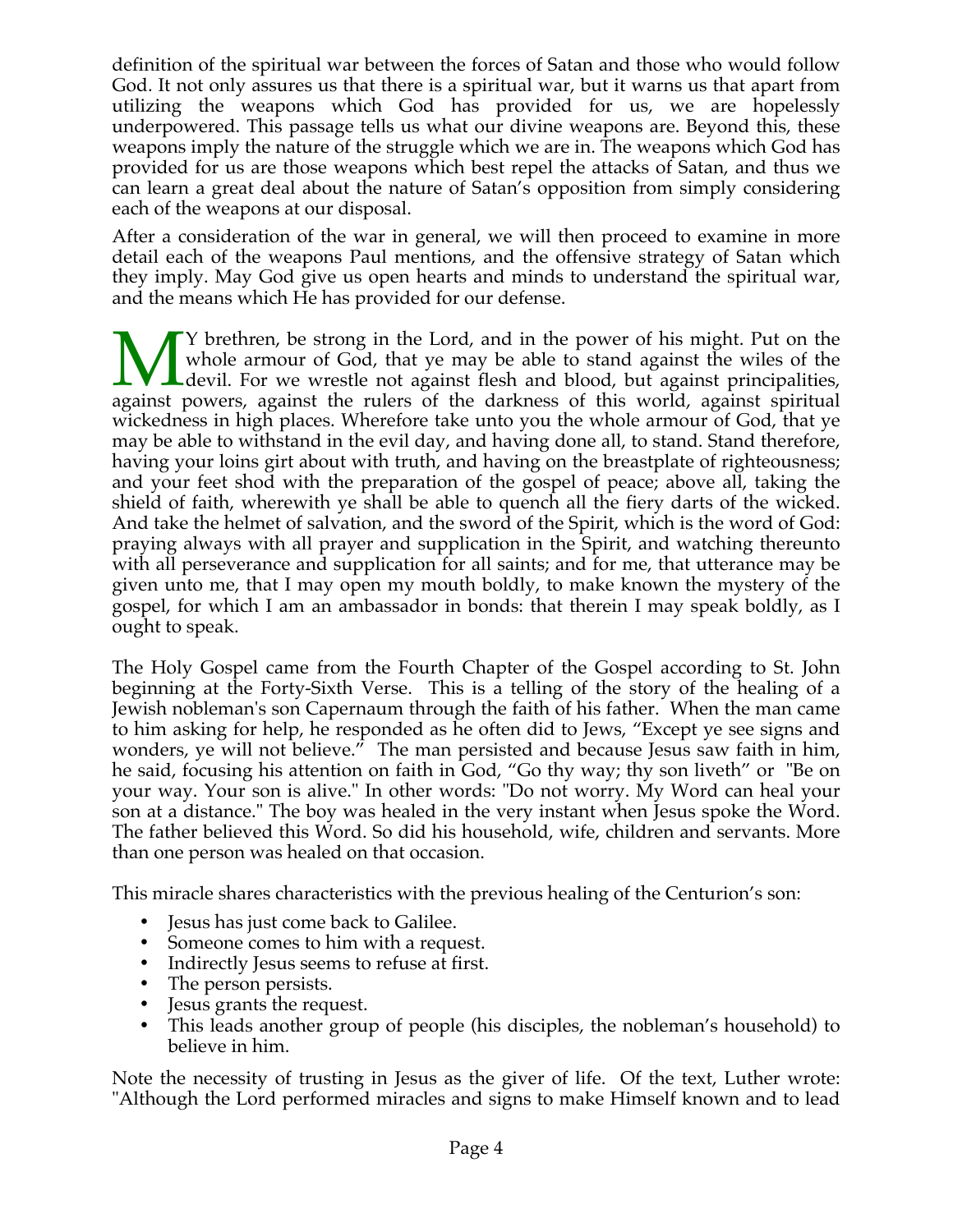people to faith in Him, the underlying purpose was to focus their attention on the Word rather than on the signs which served merely to attest the truth of His testimony. Faith must rest on the Word of God." Another Lutheran theologian wrote: "In affliction faith is practiced and chastened. If a person does not see, taste and experience the help and grace of the Lord, then that person learns to trust the Word and nothing but the Word. That is the true faith, trusting the Lord for its own sake. Such faith comes not from flesh and blood. It's the Lord to which faith clings. That almighty Word works faith."

Jesus led this nobleman from a "miracle" faith to a true faith in His Word. He does this to us also.

"Be on your way. Your son lives." This Word of Jesus was not only a prophecy. It had the power to heal the sick boy. And this Word took the nobleman's worries away.

**HERE** was a certain nobleman, whose son was sick at Capernaum. When he heard that Jesus was come out of Judæa into Galilee, he went unto him, and besought I him that he would come down, and heal his son: for he was at the point of death. THERE was a certain nobleman, whose son was sick at Capernaum. When he heard that Jesus was come out of Judæa into Galilee, he went unto him, and besought him that he would come down, and heal his son: for he was at the po nobleman saith unto him, Sir, come down ere my child die. Jesus saith unto him, Go thy way; thy son liveth. And the man believed the word that Jesus had spoken unto him, and he went his way. And as he was now going down, his servants met him, and told him, saying, Thy son liveth. Then enquired he of them the hour when he began to amend. And they said unto him, Yesterday at the seventh hour the fever left him. So the father knew that it was at the same hour, in the which Jesus said unto him, Thy son liveth: and himself believed, and his whole house. This is again the second miracle that Jesus did, when he was come out of Judæa into Galilee.

Commentary on John 4:46.. For the 21st Sunday after Trinity from A Commentary on the Old and New Testaments by Joseph Sutcliffe

4:46. A certain nobleman, whose son was sick at Capernaum. Erasmus, following some others, reads regulus, a deputy, a prince, a lord lieutenant, a thane. He was a nobleman high in office, but his rank is not exactly known.

4:47. Besought him that he would come down, and heal his son. He was accustomed to command attendance; but now he does it with solicitation. Like Martha, he was not as yet acquainted with the omnipresence of the Saviour.

4:49-50. Sir, come down ere my child die. He was importunate, and would not be denied. His faith was real, though less enlightened than that of some others. He obtained however an immediate answer: Go thy way, thy son liveth. He believed the word, and on his return his servants met him with the joyful news that the fever had left his son at one o'clock, the very hour of the preseding day that the Lord had said, "Thy son liveth." So he and all his house believed on the Lord. — And shall one branch of our families be clearly converted to the Lord, and made happy in the joys of remission, and the rest of the family remain unmoved, and unconverted? What greater slight can such a family offer to the grace of God? What other means do they await to effectuate their conversion?

*From Rev Geordie*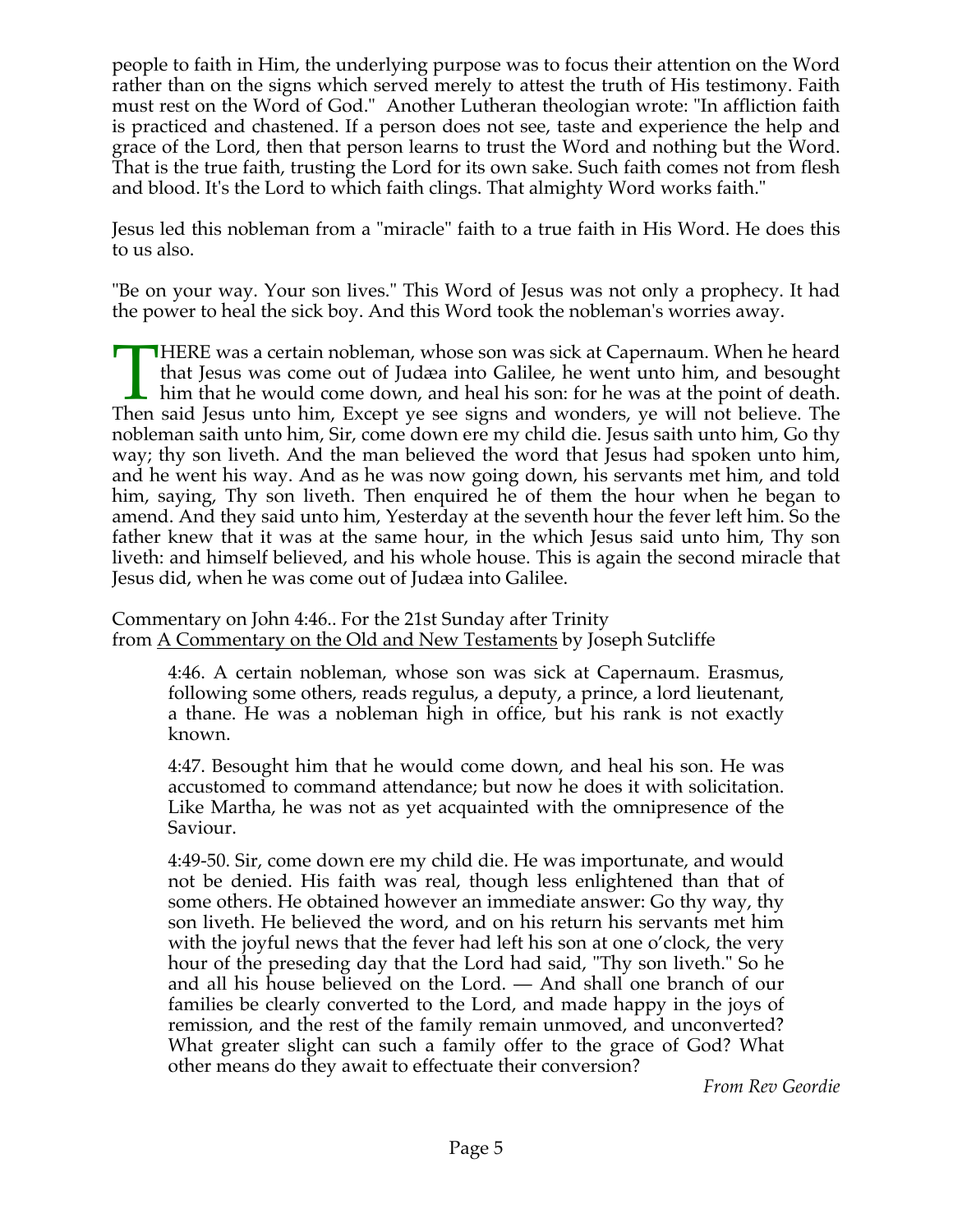## *Sermon - Rev Jack Arnold Church of the Faithful Centurion - Descanso, California*

Today's service was actually held at the Seattle Tacoma airport, SEATAC or SEA, as the



congregation was on travel from a wedding there. Still, that does not stop the Sunday service!

Today's sermon tied the Collect, Epistle and Gospel together and talked, as is oft the case, of the need for action, not simply diction and are all tied together. Consider these words from the Collect:

… Grant … thy faithful people pardon and peace, that they may be cleansed from all their sins, and serve thee with a quiet mind …

We ask Got to pardon our sins that we might serve Him with peace of mind. That we might do His Work without having to worry about our fate. It is good to have a clear mind when you go into battle, to be free of worry that you might do your best. You do not want to have a foggy mind when you are doing an action that requires your best concentration, so that is what we are asking from Him. To give us clarity of mind that we might do what is right.

Paul gives his clearest definition of the spiritual war between the forces of Satan and those who would follow God. It not only assures us that there is a spiritual war, but it warns us that apart from utilizing the weapons which God has provided for us, we are hopelessly underpowered. This passage tells us what our divine weapons are. Beyond this, these weapons imply the nature of the struggle which we are in. The weapons which God has provided for us are those weapons which best repel the attacks of Satan, and thus we can learn a great deal about the nature of Satan's opposition from simply considering each of the weapons at our disposal:

| Clothing                           | Truth; this our cloak, as well as our cover;                                                                                                                                                                                         |
|------------------------------------|--------------------------------------------------------------------------------------------------------------------------------------------------------------------------------------------------------------------------------------|
| <b>Breastplate or Armored Vest</b> | Righteousness; being at one with the One True and<br>Triune God;                                                                                                                                                                     |
| <b>Boots</b>                       | The Gospel; the Word of God will get you there;                                                                                                                                                                                      |
| Shield                             | Faith; able to not only ward off blows of evil, but<br>quench the fiery darts hurled at us;                                                                                                                                          |
| Helmet                             | Salvation; we are saved already, thus we cannot be<br>harmed by any of the forces of this world, the<br>armored helmet of the gift of salvation given to us<br>by our Lord will protect us in the end, the only time<br>that counts; |
| Weapon                             | Up to now, the equipment has been defensive or at<br>least supporting; but to win a war, you need to be<br>on the offense, our offensive weapon is the sword of<br>the Holy Ghost, the Word of God!                                  |

Now, what to do? Clearly we are commanded to take the offensive, to "ride towards the sound of gunfire." Where the fight is, that is where we must go. With the help of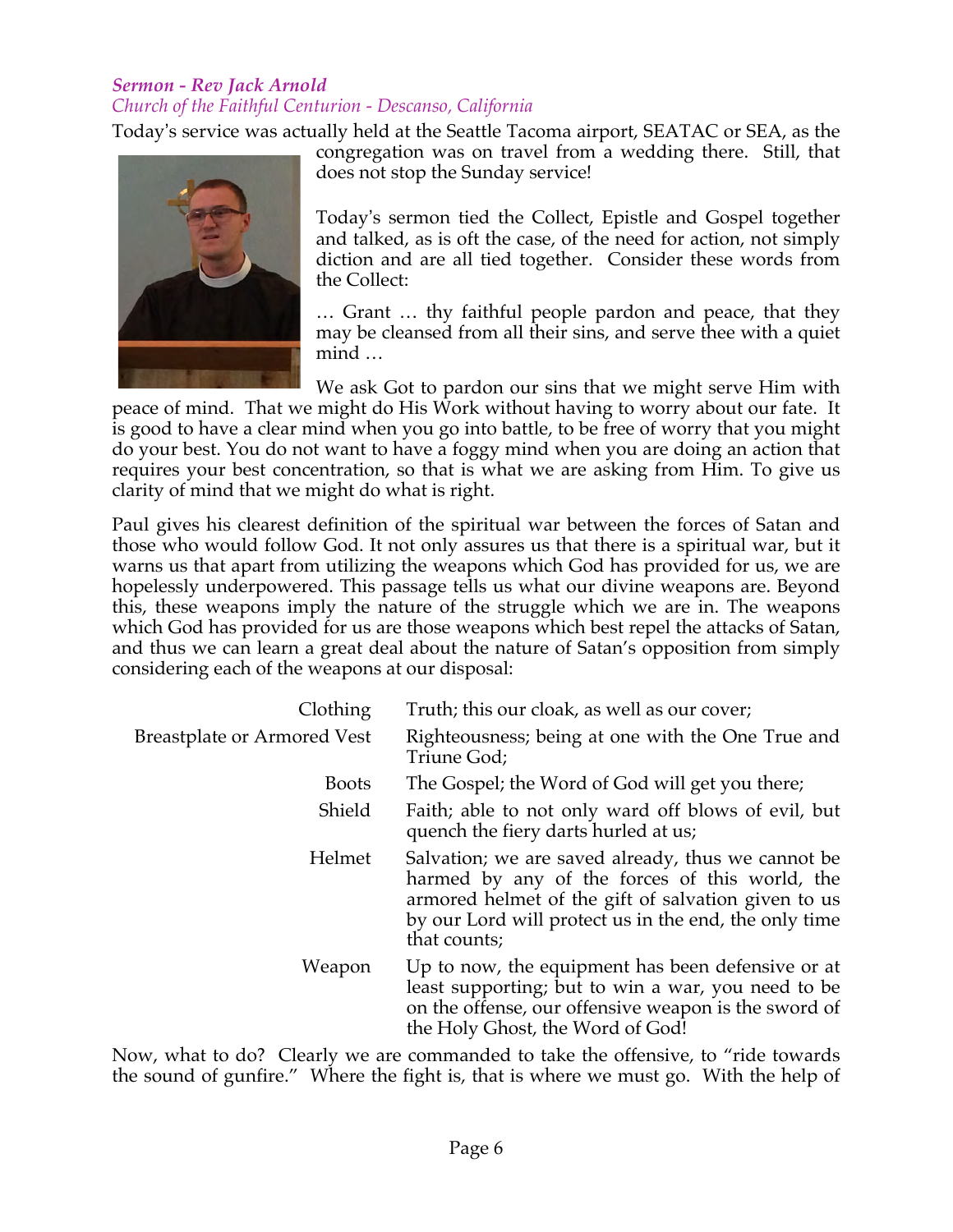the Holy Ghost, we should open our "mouth boldly<sup>1</sup>, to make known the mystery of the gospel, for which I am an ambassador in bonds: that therein I may speak boldly, as I ought to speak." You don't play the defensive in this spiritual battle, as in tactical warfare, nobody ever won a battle by being stuck on the offensive. You must go out and preach boldly and speak the truth and not worry about the consequences of doing so.

The Word spreads "by word of mouth" and by action. Your mouth, your actions!

Speaking of actions, Winston Churchill said, "Never give in--never, never, never, never, in nothing great or small, large or petty, never give in except to convictions of honour and good sense. Never yield to force; never yield to the apparently overwhelming might of the enemy."<sup>2</sup>

Churchill was not the first. God wants us to persist. Consider the case of the nobleman of Capernaum. The man asked Jesus for help for his son. Jesus did not immediately grant the request as He needed the man to persist to make a point for those around him. He responded as he often did to Jews, "Except ye see signs and wonders, ye will not believe." The man persisted and because Jesus saw faith in him, he said, focusing his attention on faith in God, "Go thy way; thy son liveth" or "Be on your way. Your son is alive." In other words: "Do not worry. My Word can heal your son at a distance." The boy was healed in the very instant when Jesus spoke the Word. The father believed this Word. So did his household, wife, children and servants. More than one person was healed on that occasion.

This miracle shares characteristics with the previous healing of the Centurion's son:

- Jesus has just come back to Galilee.
- Someone comes to him with a request.
- Indirectly Jesus seems to refuse at first.
- The person persists.
- Jesus grants the request.
- This leads another group of people (his disciples, the nobleman's household) to believe in him.

• Note the necessity of trusting in Jesus as the giver of life. Of the text, Luther wrote: "Although the Lord performed miracles and signs to make Himself known and to lead people to faith in Him, the underlying purpose was to focus their attention on the Word rather than on the signs which served merely to attest the truth of His testimony. Faith must rest on the Word of God." Another Lutheran theologian wrote: "In affliction faith is practiced and chastened. If a person does not see, taste and experience the help and grace of the Lord, then that person learns to trust the Word and nothing but the Word. That is the true faith, trusting the Lord for its own sake. Such faith comes not from flesh and blood. It's the Lord to which faith clings. That almighty Word works faith."

Jesus led this nobleman from a "miracle" faith to a true faith in His Word. He does this to us also.

"Be on your way. Your son lives." This Word of Jesus was not only a prophecy. It had the power to heal the sick boy. And this Word took the nobleman's worries away. As it will take ours away if we will let it.

We are asked to let God forgive us our sins and go to battle in this world with His armor. With Him all things are possible; when we depend on our own pitiful resources,

 $1$  Note the word is boldly, not cruelly or thoughtlessly or superciliously.

<sup>&</sup>lt;sup>2</sup> Sir Winston Churchill, Speech, 1941, Harrow School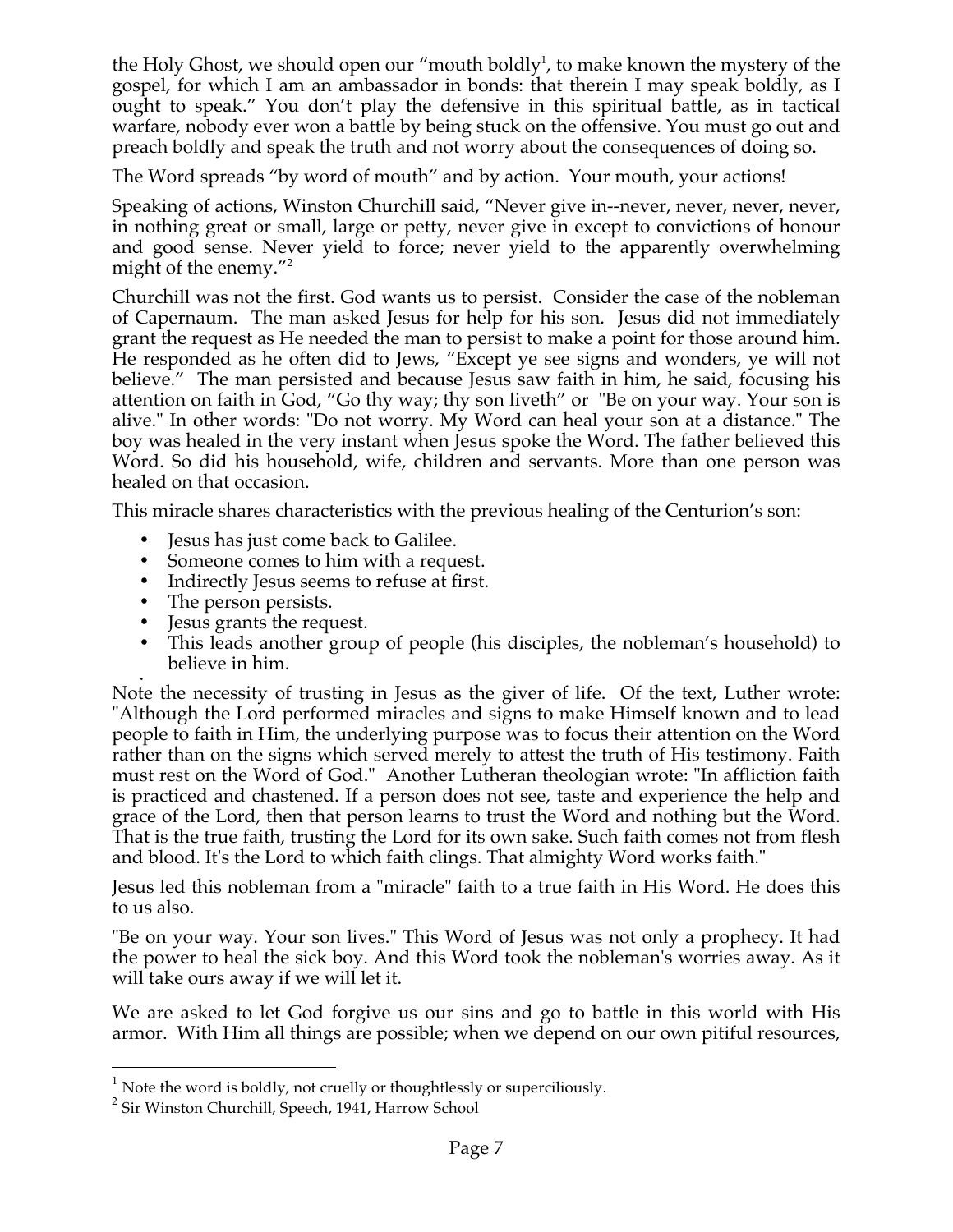the outcome is in doubt and the result unlikely to be favorable in the end. When you believe in our Lord and act on that belief, victory is certain in the end. Understand, the result here on earth may not be the one you want, but it is the one God wants for you. God expects you to accept His help and act with His help to gain victory over the prince of this world.

Consider also that God, through our Lord, offers forgiveness. Forgiveness lets you restart your life, regain your foothold, strengthen your soul. If you accept the forgiveness and go forward you can do great things. If you will not, and likewise you will not forgive, you will be bound by the prince of this world and doomed to failure. You will never attain the greatness of which you are capable with God's grace and help.

Do what is right, I would say no matter if there is no one looking; but He is always looking. It is not that hard. Believe, take His help, act on the belief you profess, never ever give up.

Heaven is at the end of an uphill trail. The easy downhill trail does not lead to the summit.

The time is now, not tomorrow. The time has come, indeed. How will you ACT?

The time to act is NOW. Will you act? For whom will you act? Will you count the cost before you act?

Action, not diction, is what counts. It is by your actions you are known.

# **Be of God - Live of God - Act of God**

## *Bishop Dennis Campbell's Sermon*

Bishop Dennis is a brilliant speaker. He is able to take biblical precepts and make them



perfectly understandable, even to me. Oft he provides the text of his sermons and I take the utmost pleasure in passing them on:

> **We Wrestle** Ephesians 6:10-20 Twenty-first Sunday after Trinity November 9, 2014

Most contemporary churches and preachers present a false view of the Christian life. In fact, the more "contemporary" a church, preacher, or sermon

attempts to be, the more it usually strays from the Bible and the more distorted its message is. The Christian life they present is a carefree jaunt from one spiritual mountain to experience to another. Christians, they say, are delivered from the trials and tribulations of life. They will not feel pain, or depression. They will not grieve at the loss of friends and family. They will not feel loneliness. They will be healed of every illness. God will give them great success in their employment, and they will enjoy great material wealth. The tribulations of life are for the unbelievers and the weak in faith. In fact, most "Evangelicals" think tribulation is something that happens to unbelievers after the Christians are raptured out of the world just before the Return of Christ. Just for your information, the "tribulation" referred to in the book of Revelation is the tribulation of the Church by unbelievers, not a series of catastrophes visited on unbelievers by God.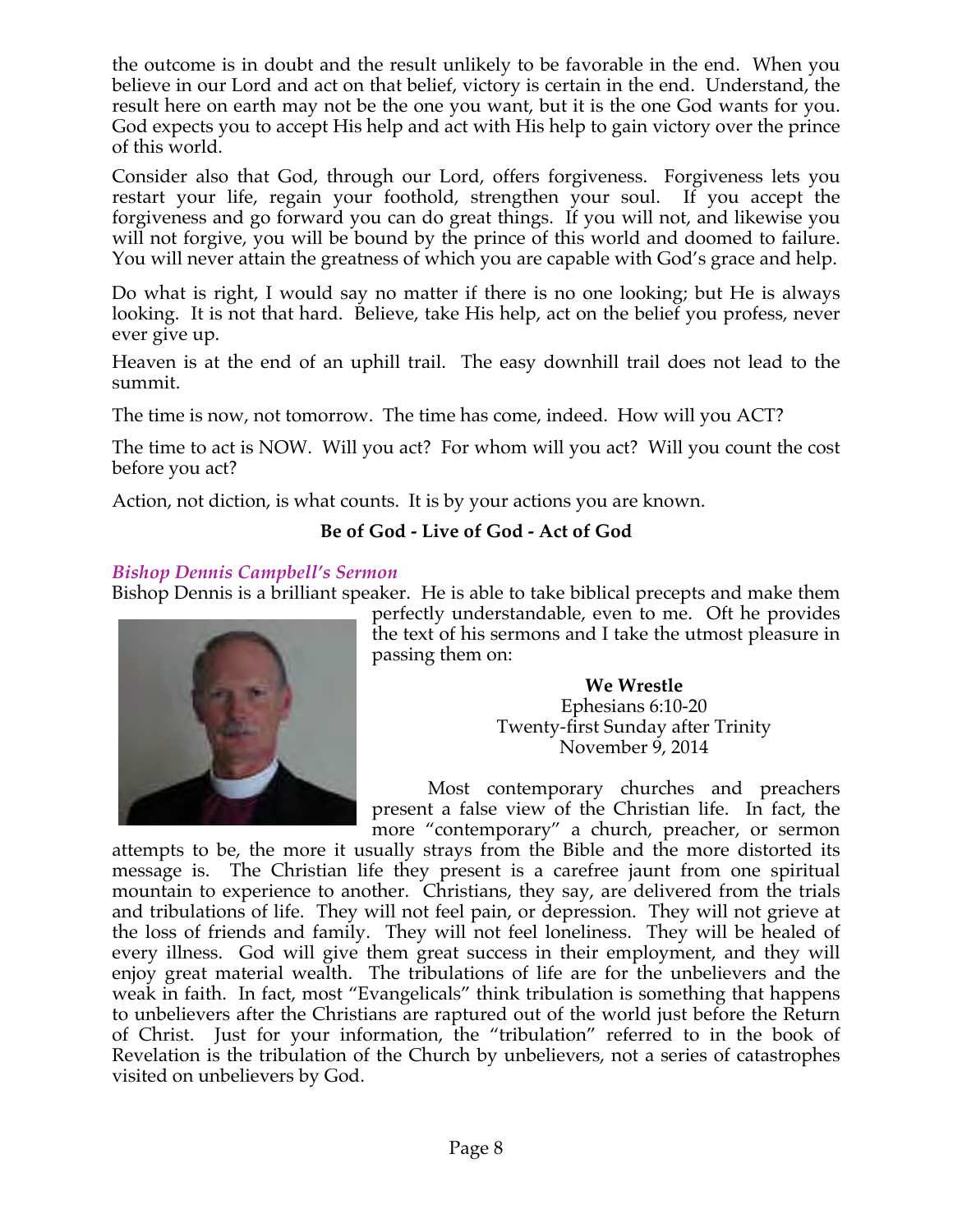The basic message proclaimed by most "churches" today, especially the more famous and larger ones whose sermons are published on radio and TV, is that God wants to deliver you from all suffering and sickness; all interpersonal, family, and marital problems; and all financial problems. He wants to give you perfect warm fuzzy relationship, perfect health, and material wealth. All you have to do is believe He wants to give it to you, and ask for it in faith, and it will miraculously be yours. This view of the Christian life is often called the "name it and claim it gospel" because it teaches that you can claim your miracles if you pray in faith. It is sometimes called the "prosperity gospel," or the "health and wealth gospel" because it teaches that God wants to give you these things. It is often called "happy-clappy" because it teaches life is one big warm fuzzy feeling and because its worship services are boisterous combinations of rock concerts and football games. Almost every big name preacher, and every mega-church preaches this message.

How does this message connect with the teachings of Scripture? It doesn't. The health and wealth, name it and claim it, happy-clappy gospel opposes and competes against Biblical Christianity, and it is just as false and heretical as those who deny the Bible's authority and the Deity of Christ.

Look at our reading from Ephesians 6 as an example. Most contemporary preachers think it teaches that the armor of God protects us from all harm and all problems. In reality it teaches that the Christian life is a continuous and relentless battle against supernatural forces that will destroy you unless God protects you. When the Bible says, "we wrestle," it's not talking about a wrestling match, or even a childish fight on the play ground. It refers to hand-to-hand combat to the death. That's what the Christian life is. And every Christian is called to be a soldier in the battle.

No soldier who goes into battle thinks he will not be shot at. He knows the enemy will shoot at him. He knows he may be wounded. He may loose an arm, or a leg. He may be horribly disfigured, or become an invalid for the rest of his life. He may be killed. He knows any kind of battle experience will change and haunt his life forever. Yet preachers and churches today tell Christians in the spiritual war they will never be wounded, never be hurt, never experience battle fatigue or shell shock or experience the horrors of war. If you have been taught, or believe that, I have bad news for you. Everyone will be wounded in this war. Everyone will be a casualty. By the time you get to Heaven you will have more purple hearts than you can count. You will have sorrow so deep you'll think it will kill you. You will experience deep, deep depression and grief. You will bear scars and suffer pain all of your life. I wish I could tell you otherwise, but I can't. Suffering and death are part of every war, especially spiritual war. I am not saying you will not have joy. Thanks be to God He gives us joy and peace. I am saying you will also experience sorrow. It is a natural part of life. So, if you are suffering, it is not an abnormal thing. It is not a lack of faith. It is not that God has deserted you. It is part of the spiritual warfare all Christians face.

I can tell you this; in spiritual warfare, you are your own worst enemy. Your desire to please yourself rather than obey God, will cause you more grief and loss than anything the world or the devil can throw at you. The greatest part of your spiritual energy and courage will be devoted to overcoming your own desires and passions, and you will have moments of small triumph, and moments of crushing defeat.

The world is another terrible enemy. The world calls you to attach yourself to it; to make enjoying its treasures and pleasures the meaning of your life. The world doesn't tell you its pleasures and treasures are transitory at best. In the end you will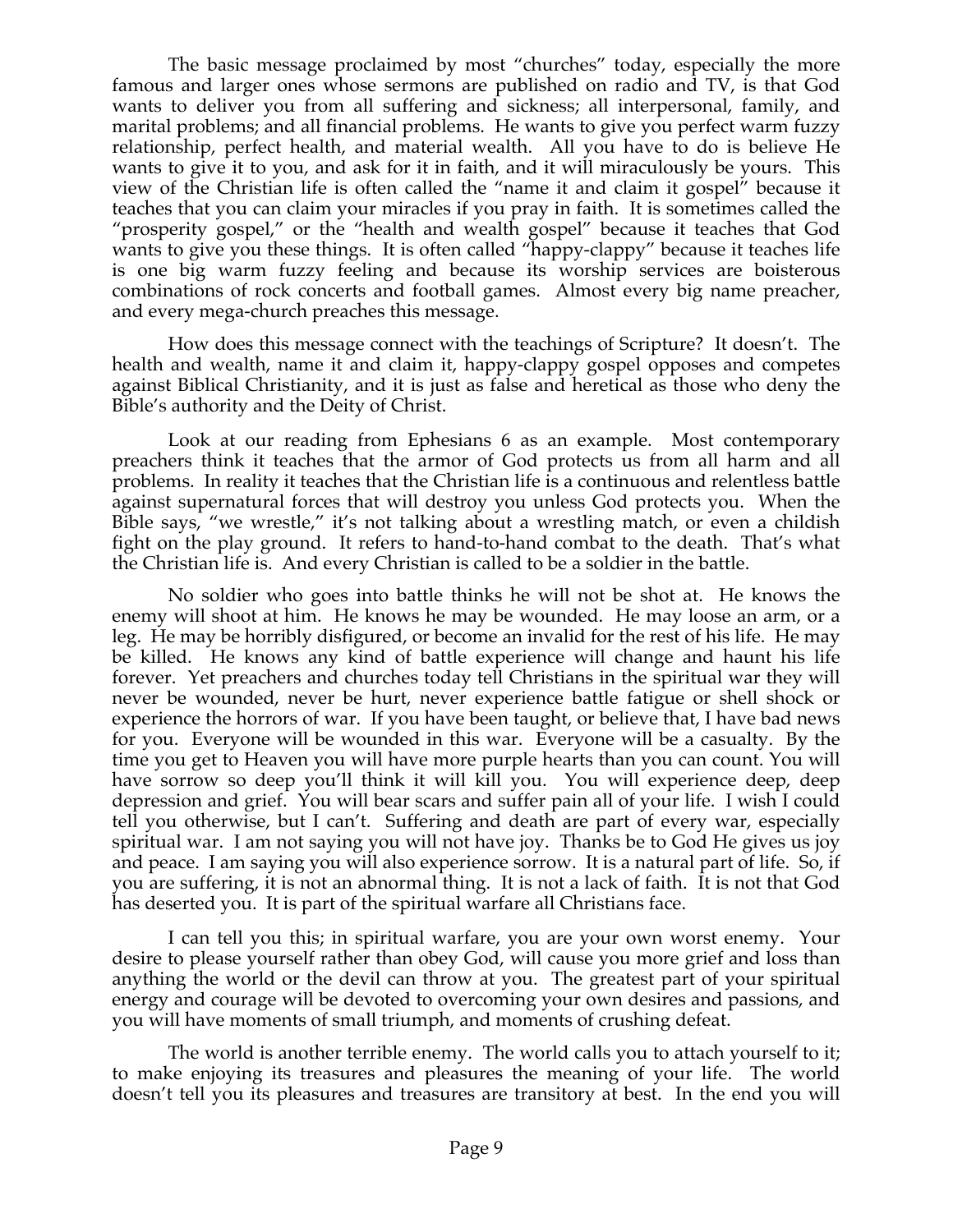loose them all, and what will you have then? Isn't it true that most of our griefs and fears focus on getting, and loosing earth's pleasures and treasures? Much of your personal part in the spiritual battle will be wrestling with the world, trying to prevent it from becoming the focus and meaning of your life. And it will be a hard fought battle.

The devil is another terrible foe. He is skilled in battle and wise in the ways of war. He knows your weaknesses, and how to exploit them. His job is to get you to make yourself your god. He wants to get you tangled in the things of earth, and the fulfillment of your own lusts and pleasures. He wants you to put them first, above God. It is when you put them first that you fall into coldness and disobedience. You become self-centered, and heard-hearted towards God.

Beware of these enemies. For they do not come at you dressed in armour. They come dressed as friends bearing gifts. They are stronger than you, and they will conquer you unless God protects you and enables you to make it through the fight. Therefore, Christian, remember to put on your armor.

What is this armour of God? It sounds to me very much like what we call the means of grace. Verse 14 talks about having your loins girt about with truth. What is that if not the revelation of God in Scripture? How do you gird yourself with the truth if not by diligently looking into the Bible and letting it shape your thoughts and attitudes and life? Verse 17 talks about the sword of the Spirit, which is the word of God, again pointing us to the Bible. But here it is an offensive weapon to be used as Christ used it when tempted by Satan Verse 18 speaks of prayer in the Spirit. This is not some special prayer language, or speaking in tongues, or going into a trance. It is praying according to the will of God and trusting the Holy Spirit to bear your prayers to Heaven, and to interceded for you in those things too deep for words. These things are the means by which God feeds our souls and draws us into himself. They are the means by which God enables us to stand firm in the battle, quench the fiery darts of the wicked, and watch unto perseverance and supplication.

Others are mentioned here. Salvation; which is God's entire work of justification, sanctification, and glorification. Without the helmet of salvation you will fall. Indeed, you are fallen already. The shield of faith refers to the doctrinal content of the Christian faith. These doctrines are great comfort to us in time of trouble. When facing trials we are cheered by the knowledge of God's omniscience and omnipotence. When we sin we are cheered by the knowledge of His everlasting love and grace. When death claims our loved ones we are cheered by the reality of Heaven. When sorrows threaten to overcome us we are cheered by the hope of a place where sorrows will touch us no more forever. The Church is mentioned here. Verse 18 talks about all saints, and that is the Church, the people and body of Christ. The Church is a means of grace. Here we worship God. In the Church we are fed by the sacraments. In the Church we are fed on the Scriptures and the communion of saints. The Good Shepherd gathers His sheep into the fold, the Church, to keep them safe from wolves and robbers. Those inside the fold are called sheep. What do they call those outside of the fold? Mutton. A word to the wise is sufficient.

+Dennis Campbell

Bishop, Anglican Orthodox Church Diocese of Virginia Rector, Holy Trinity Anglican Orthodox Church Powhatan, Virginia www.HolyTrinityAnglicanOrthodoxChurch.org www.lifeinthescriptures.blogspot.com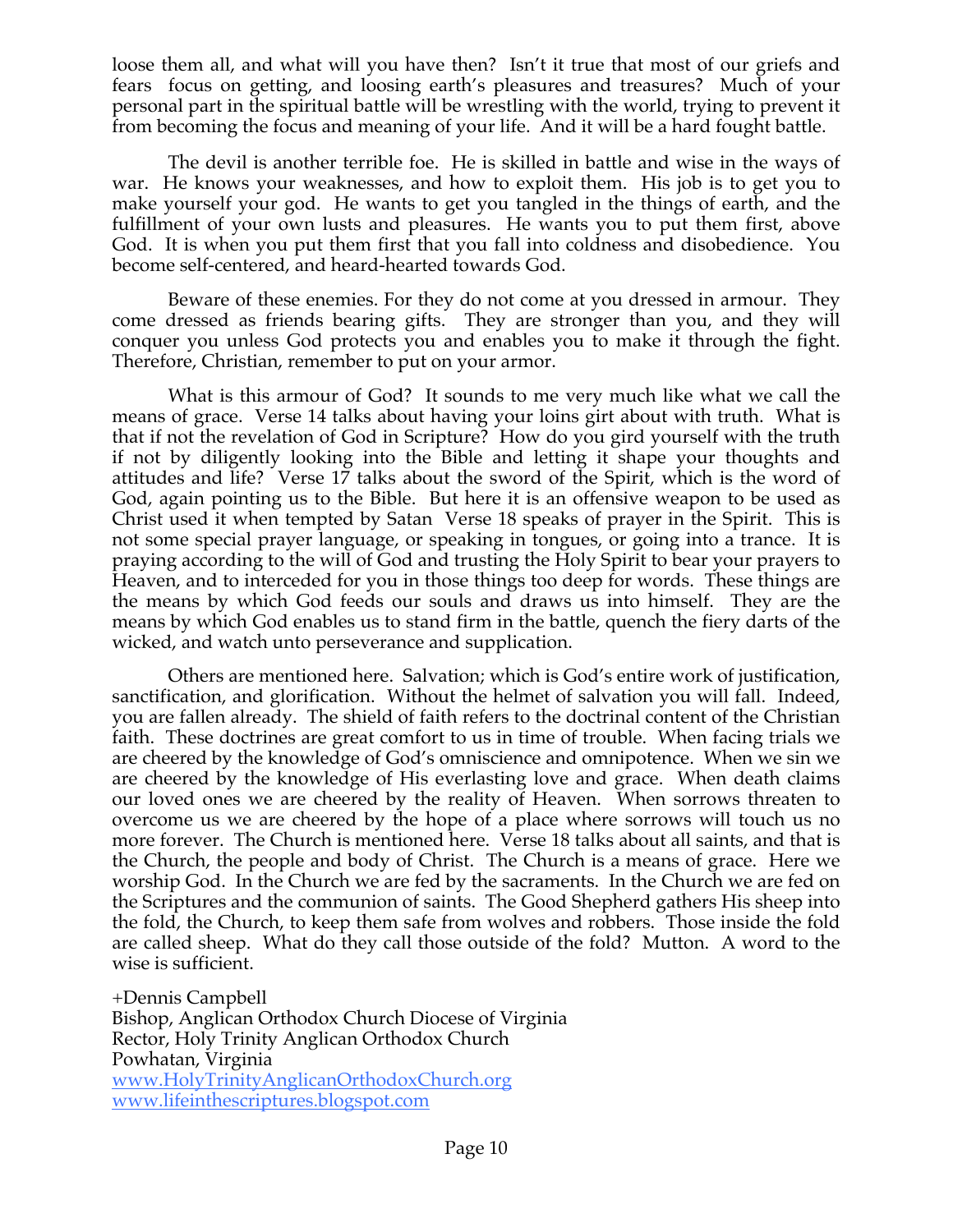## *Rev Bryan Dabney of Saint John's Sunday Sermon*

We are fortunate to have Bryan's Sunday Sermon. If you want people to come to The



Truth, you have to speak the truth, expouse the truth and live the truth. This is really a good piece and I commend it to your careful reading.

#### **Twenty-First Sunday after Trinity**

In our gospel for today (St. John 4: 46-54), our Lord remarked that Except ye see signs and wonders, ye will not believe. He said this to

a man who had besought him to heal his dying son. The man nevertheless persisted and our Lord sent him home with a message of encouragement that his son was alive. When the man returned home, he found that his son was healed at the very time when he had been appealing to our Lord for his assistance, and as a result he and his whole house believed on the Lord Jesus.

How many times have we heard the unregenerate say, "If only God would do this thing or that, I would also believe", or "Why doesn't God work explicit miracles in our world today?" I usually reply: "Would you really believe in God on account of their actual occurrence, or would you simply explain away his wonderful works as chance or an accident?" Experience reveals that the latter response will be given over the former because the unregenerate, by their very natures, cannot give any credit to God. They cannot because their master will not permit them to do so.

The Scriptures tell us that the LORD has used signs for a variety of purposes. He has used them to authenticate a prophetic announcement, as in Numbers 16: 28-33 wherein Moses said Hereby ye shall know that the LORD hath sent me to do all these works... If these men die the common death of all men... then the LORD hath not sent me. But if the LORD make a new thing, and the earth open her mouth, and swallow them up, with all that appertain unto them, and they go down quick into the pit; then ye shall understand that these men have provoked the LORD. And it came to pass, as he had made an end to speaking... that the ground clave asunder that was under them...

The LORD has used signs to strengthen the faith of those who were called to perform a given service and who were incomplete in faith or ignorant of the truth of God, as in the case of Gideon (Judges 6: 36-40). Gideon asked God to moisten a piece of fleece one night and to moisten the ground around the dry fleece the next. Such proved to him that he had the favor of the LORD in his calling to defeat of the Midianites.

The signs of the LORD have also been used to remind us of past blessings and encourage a continuing faith, such as when Joshua (Joshua 24: 17-18) reminded the children of Israel of all the signs and wonders which they had witnessed on their journey through the wilderness. The recounting of these events was enough to spark their faith for they had seen with their eyes the workings of God present with them. Elijah called the people of Israel to witness an awesome display of God when his offering was completely consumed by fire out of heaven along with the very stones of the altar on which his sacrifice was offered. Elijah never once put spark or flame to the wood of the sacrifice, and even had water poured over it which filled a trench that encircled the altar. And lo and behold the LORD consumed it all in a instant. As a result, the faith of many was renewed and a brief period of revival developed in the kingdom of Israel (I Kings 18:21-39).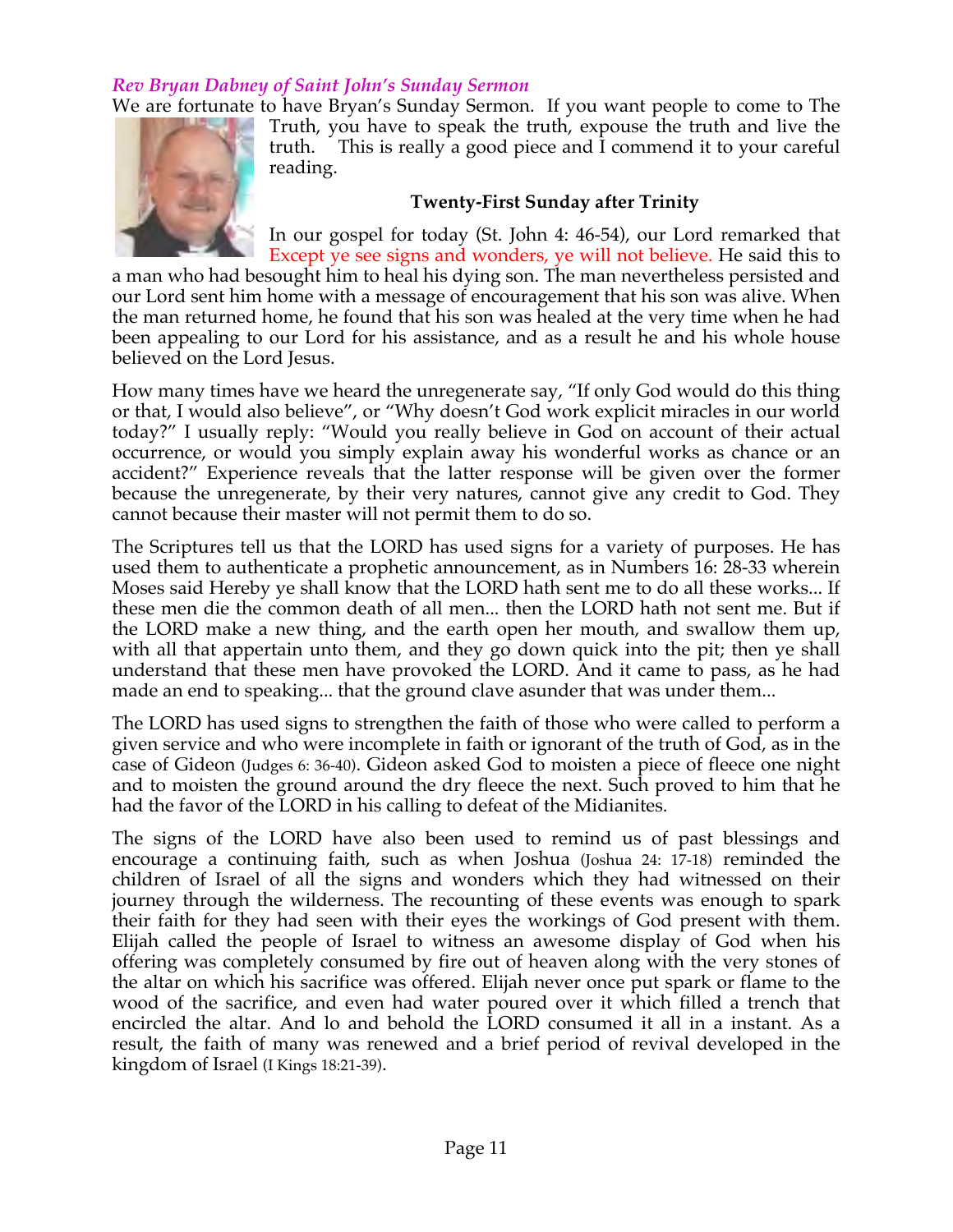Signs confirm God's Word. In Hebrews 2:14 we are told that both with signs and wonders, and with divers miracles, and gifts of the Holy Ghost, according to his own will... God confirmed unto his own the work of salvation. Our Lord Jesus Christ through the workings of the Holy Ghost raised Lazarus from the dead, turned water into wine, healed all manner of ill and injured persons, cast out devils and brought the light of the gospel of peace into a sin-darkened world. He confirmed the faith of many through his works the greatest of which was his resurrection from the dead. Why did Christianity grow and catch on like a wildfire? The testimony of the multitude of witnesses and the proof of the empty tomb spoke volumes and resonated with those whom God had called unto himself of all nations and tongues beginning in Jerusalem and continuing on to the uttermost parts of the earth.

But as we have noted, signs displayed to the unregenerate are not sufficient for them. One would have thought that after having witnessed the plagues that befell the Egyptians at the hands of Moses and Aaron, such would have quieted any dissent among the children of Israel. Yet, in spite of all that the LORD had done for them, only two men above the age of twenty from the original host which left Egypt— Caleb and Joshua— believed that the people could enter the land of Canaan and take it from those wicked people whom the LORD had promised to drive out from before them. Two out of so many. What a shame. Or, how about the disciples of our Lord at the Garden of Gethsemane? They ran from the scene when our Lord was taken by the temple guards and went into hiding as if their whole world had ended. They seemed to have forgotten the host of miracles which they themselves had witnessed while with the Master. Only after his appearance to them in their secluded retreat following his resurrection was their faith renewed.

I suppose for me, and perhaps for you, a sign and wonder which I am looking for is our being gathered together with our Lord in glory. Nevertheless, we should look about us every moment for God works all manner of signs and wonders, many of which go completely unnoticed. Our very lives are a miracle of nature. Every child born into this world is a miracle— a sign and wonder of the power of God in creation. To think on the complexity of our bodies and how every system must work in the ways which it had been developed represents the thoughtfulness of our Creator God.

If we have received of God the gifts of the Spirit, we will be working in those areas of life in which we have been called. For it is through our efforts within those respective spheres that the hand of God can be discerned in changed lives, and humbled hearts. God desires our love and devotion and all who are called of him will give him those things. May each of you have the courage to heed his calling and live in obedience to his word and commandment.

Let us pray:

**ATHER**, assist us, we pray, to see the signs and wonders which you perform daily **FATHER**, assist us, we pray, to see the signs and wonders which you perform daily all around us; that we witnessing the same will have our spirits enlivened to do those works which thou hast called us to perform; for this we ask in the name of our Lord and Saviour, Jesus Christ. Amen.

Have a blessed week, Bryan+

# *After Church Hospitality*

We would like some pictures of your after service gatherings. Come on! Help out!

*People in our Prayers* - http://faithfulcenturionprayerteam.blogspot.com/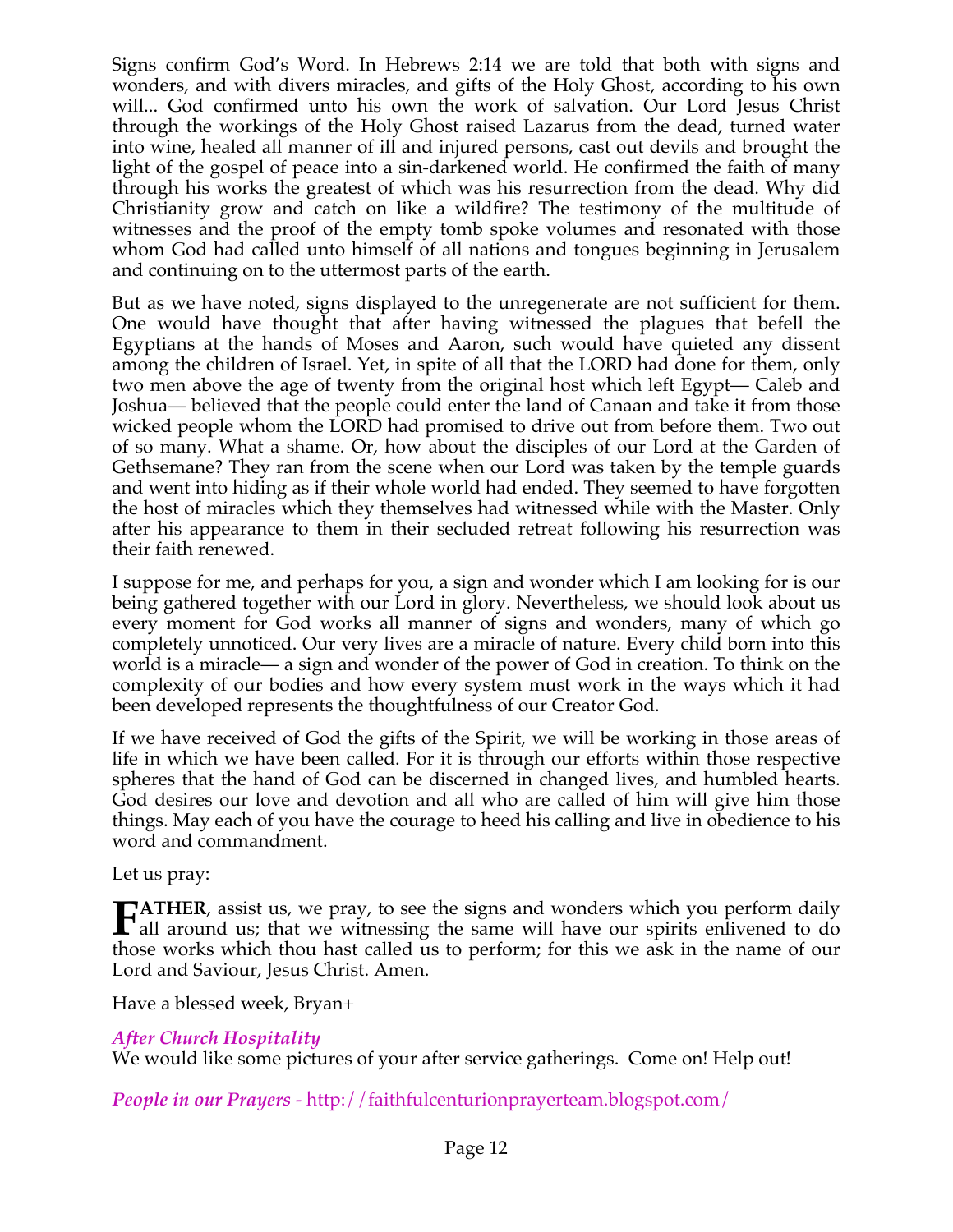# **Why? Prayer is an extremely important activity.**

It is not that God knows not our needs, for He surely does. Yet, Jesus commanded us to ask God for those same needs. In addition to the obvious of asking God for help, offering thanksgiving and the like, prayer helps us focus our thoughts on how we might do God's work.

The Prayer Team of the Anglican Orthodox Church was established to help our members and fellow Christians pray for those in need and to give thanks as well for the blessings we have been granted.

#### **Who can be on the list? Do I have to be a member of the Anglican Orthodox Church to be prayed for?**

No! The only qualification to be on the list is that you want our prayer team to pray for you. We are Christians and are happy to pray for you, no matter who you are. If you want help from God, you are our kind of people.

### **What is the commitment from the prayer team?**

Each member of the team will pray for the desired outcome at last once per day.

### **How do I get myself or someone else on the prayer list?**

You can email one of the prayer team leaders: Jack - jack@faithfulcenturion.org or Dru dru@ faithfulcenturion.org, or call the office at (619) 659-3608 or fill out a prayer card at church.

### **What should I ask for?**

Depends on what you want. Some people merely want God to be asked to heal their ills and be mentioned by their first name, others want a specific outcome and / or have more of their personal information known to the team. Ask for what you want. It is your desire and need for prayer the team is attempting to meet. For typical examples, see the list below.

### **Updating the Team**

If you are on our prayer list, or if you have submitted a person that you have asked us to pray for, please update one of the team members or Hap in person, by telephone or email. It helps to be able to pray specifically for these individuals including their specific needs; plus if they get better, it is nice to give thanks!

Please note that on the yellow (maybe green or orange if you get an old one) cards at church, you can ask that those to be prayed for have their names disseminated to the prayer team. Those names will be said in church and appear here. Or, you can ask that their names and purpose be kept confidential, then only Hap will know to pray for them.

#### *Prayer List Notice – If you have someone on the prayer list and their needs have changed, please let us know. We'd like to update our prayers to reflect the need and most important to give thanks!*

### *Travel*

*Jerry Ogles* is traveling to visit the Anglican Orthodox Churches in Serbia and Macedonia. Right now, he is in Macedonia; sadly he missed Alexander by a few millennia, but Paul only by a couple. Things have been going very well there. There is now an Anglican Orthodox Church of Serbia complete with ministers, deacons and congregations and probably by the time you read this an Anglican Orthodox Church of Macedonia. All is going exceptionally well. He has many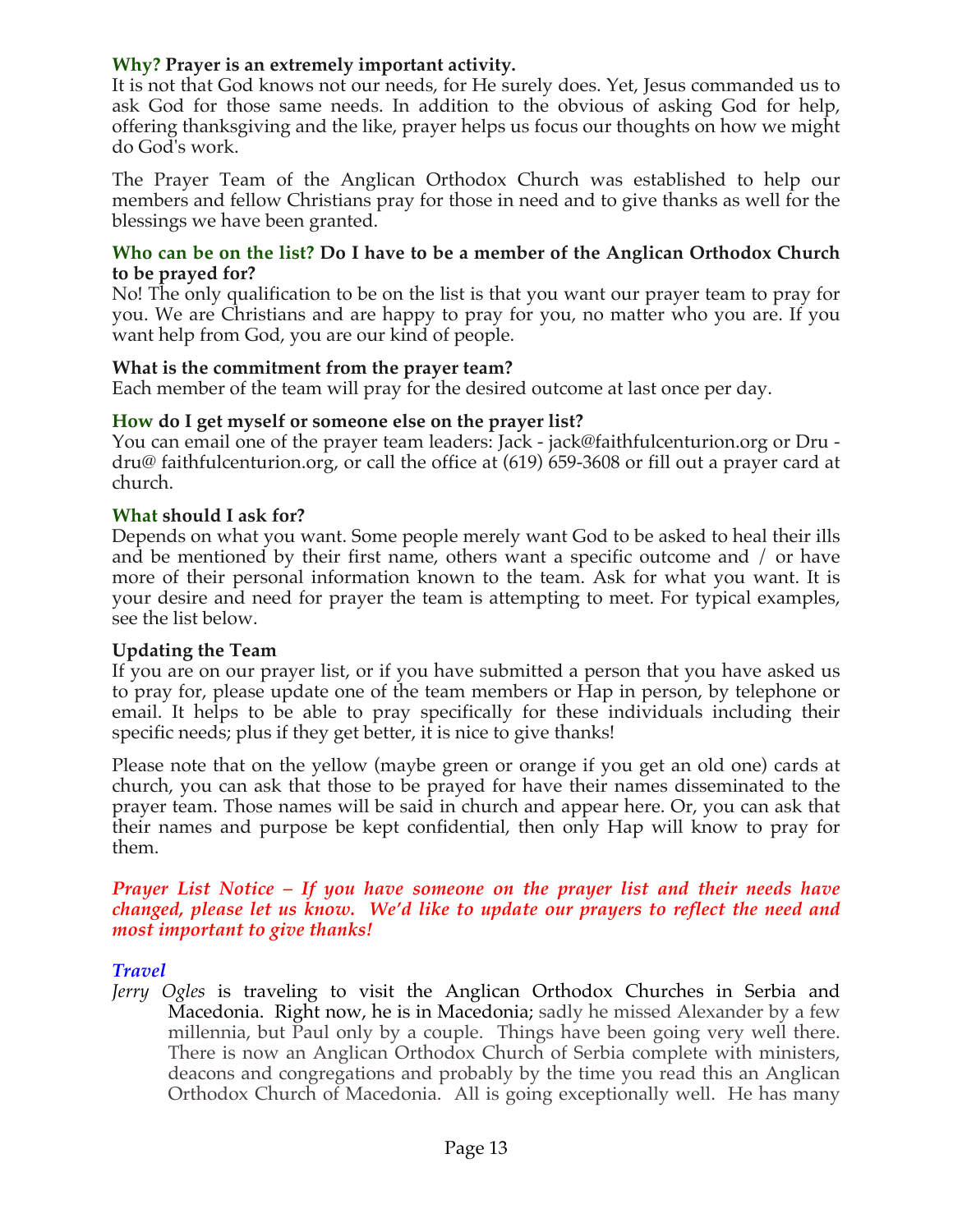exceptional Christians and will be providing a complete after action report on his return. In the mean time, please, each of you pray for his doing his very best for our Lord, a good result and his safe return. Pray that those who are to be baptized, confirmed and ordained will be able to do God's Will. Please pray for effective and safe travels for our Presiding Bishop as he makes his way into a difficult area under difficult conditions. A pleasant trip would be nice, also!

## *Birthday*

Jack Arnold celebrated his 22<sup>nd</sup> birthday on 26 October 2014. *Margie Arnold Haynes* celebrated her 94<sup>th</sup> birthday on 25 October 2014. *Mrs. Kay,* that is Kay Denton, celebrated her 70<sup>th</sup> birthday on 2 October 2014.

# *Wedding*

*Natalie and Willy* were married on 8 November 2014. Please pray for them as they come together as a single unit. Pray each of them will work together to actually join as one and grow closer to our Lord.

## *Move*

*The Thomas Family* is now in Okinawa for a second short tour. Please pray for this new assignment to go well for Kurt and for Mary and the kids to make new friends. In particular pray that Kristyna and Mitchell will develop good friends and schoolmates there so as to further their development as both Christians and citizens. Give thanks the safe move and ask for continued good developments.

# *Departed*

- *Annette* left for home on 9 November 2104, after dehydration problems, plus kidney and liver problems. She had delayed getting help because of financial. Please give thanks for her time here on earth and pray for her family members who of necessity remain behind.
- *Bill Harrington* passed away the afternoon of 31 October 2014, quite unexpectedly. Please join his family in giving thanks for Bill's time here on earth. Please pray for his family who of necessity remain behind, that they might put their sorrow at the temporary separation on God's back, while they look forward, not back. Pray in particular for his mother who has now lost three of her six children and for his brother Michael who will have to help in straightening things out.
- *Nafees,* sister of Shamim Gray, passed away the morning of 16 October 2014, as the result of heart problems. Please give thanks for her time here on earth and pray for her family members who of necessity remain behind, in particular her mother and sister Shamim.

# *Anniversary of Departure*

*Ken Jennings*, Grasshopper, left for home on 2 November 2013. Please give thanks for his time here on earth and for pray comfort to his wife Terri and children Trevor, Tawnya and Tessa.

# *Nearing the end of their time here on earth*

- *Maggie* is nearing the end of her time here on earth. Please pray for Maggie and her husband Dub as she prepares to go home to be with her family who have gone before her. Pray for the faith of her family to build and the transition to be good.
- *Alan* is a victim of metastasized colon cancer already destroying his liver. His youngest sister has put aside her hard-earned career to care for her brother in these days on earth. Please pray for him as he prepares to go home to be with his family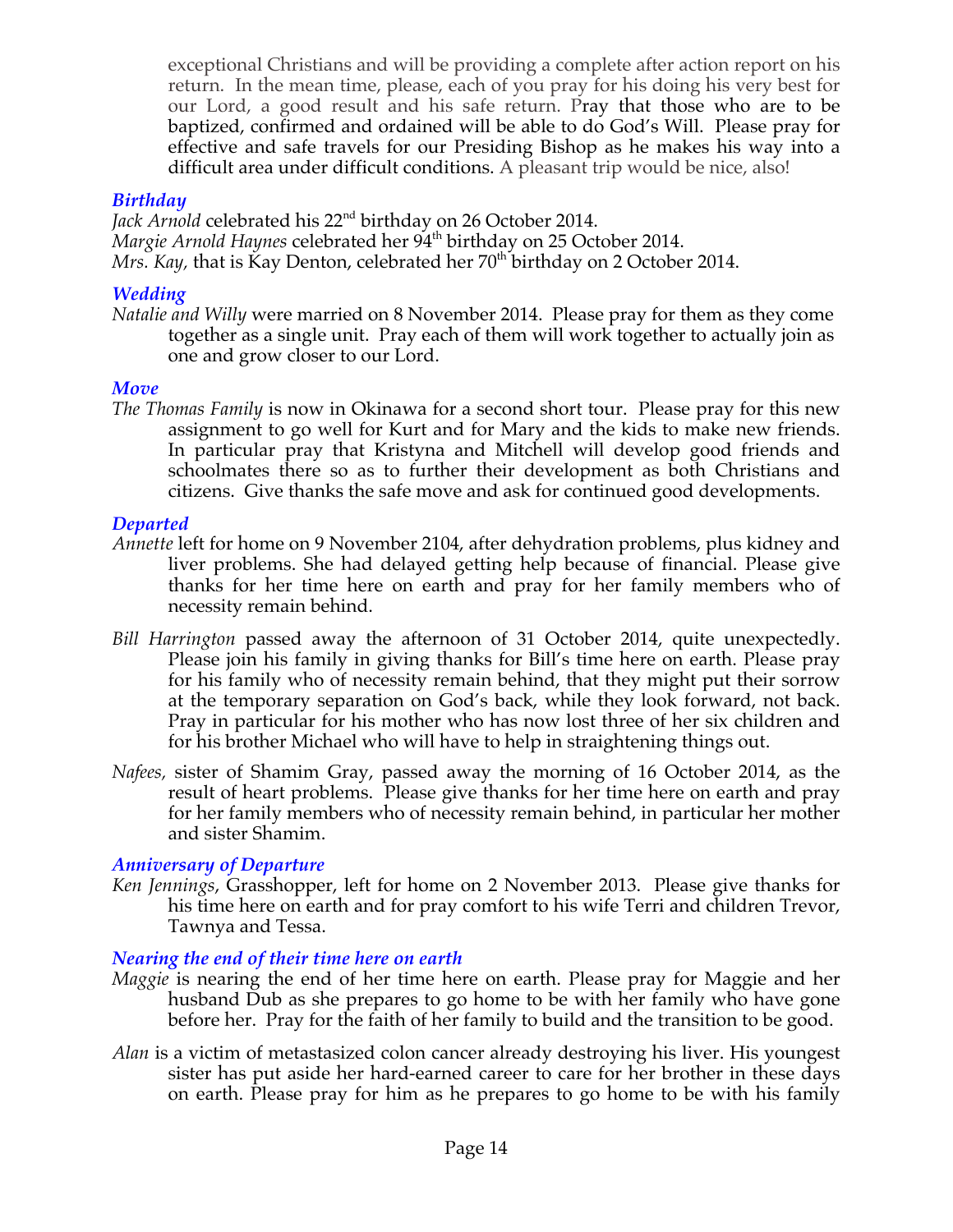who have gone before him. Please pray for comfort, understanding, strength and guidance for Alan and his family who will of necessity remain behind.

- *Saundra* is in ICU with congestive heart failure after a heart operation. She is aged and frail. Saundra is near the end of her time here on earth. Please pray for comfort, understanding, strength and guidance for Saundra and her family who will of necessity remain behind. Pray for the love of God to stay foremost in their hearts.
- *Polly* is in hospice care with dementia and spinal stenosis. Please pray for her as she prepares to go home to be with her family who have gone before her. Pray for the faith of her family to build and the transition to be good.

### *Homebound or Infirm*

- *Mary* is an elderly woman who had a hip replacement. Please pray her as she is home recovering.
- *Joan* has had serious medical problems that have kept her confined. On 26 September 2013, she took a fall. Please pray that in the weeks ahead her health will remain stable.
- *Norma, Sara's mother* is in a state of deteriorating health, both physically and mentally, with both dementia and Alzheimer's. She is slowly drifting away, though she still recognizes Sara and prayer gives her a sense of peace. Please pray for both Sara and her mother to put their cares and worries on God's shoulders so they can deal with the many problems involved.

# *In need of a miracle or understanding of God's Plan*

- *Carol Anne's* cancer is spreading fast; it is now in her lymph nodes and she has had brain seizures. She is in a great deal of pain and asks you pray for her to be as comfortable as possible and that Jesus will be her constant companion. Please pray for a miraculous remission; that Carol Anne's remaining time here on earth might be good. Help Carol Anne and her family put their trust in the Lord and let Him carry their sadness, fear, worry and terror.
- *June* found she has a recurrence of colon cancer, which is now Stage Four, that is it has spread. Please pray for a miraculous remission; that June's remaining time here on earth might be good. Help June and her family put their trust in the Lord and let Him carry their sadness, fear, worry and terror.
- *Cindy* has been diagnosed with an aggressive malignant brain tumor. Please pray for a miraculous remission; that Cindy's remaining time here on earth might be good. Help Cindy and her family put their trust in the Lord and let Him carry their sadness, fear, worry and terror.
- *Sarah,* wife of Rev Geordie (AOC UK), has been treating for ovarian cancer. She has lost her son, as well as a long time furry family member; she is home from hospital having had fluid drained from her lungs. God will give us all the strength we need if we but let Him. Having said that, Sarah is under more stress than can be imagined. Pray that Sarah and Geordie be guided to the new kitten God has chosen for them. Please pray for a miraculous remission; and that Sarah might put all her sadness, fear, worry and terror on God's back so that her remaining time here on earth might be good. Help Sarah, Geordie and their family put their trust in the Lord and let Him carry their worry.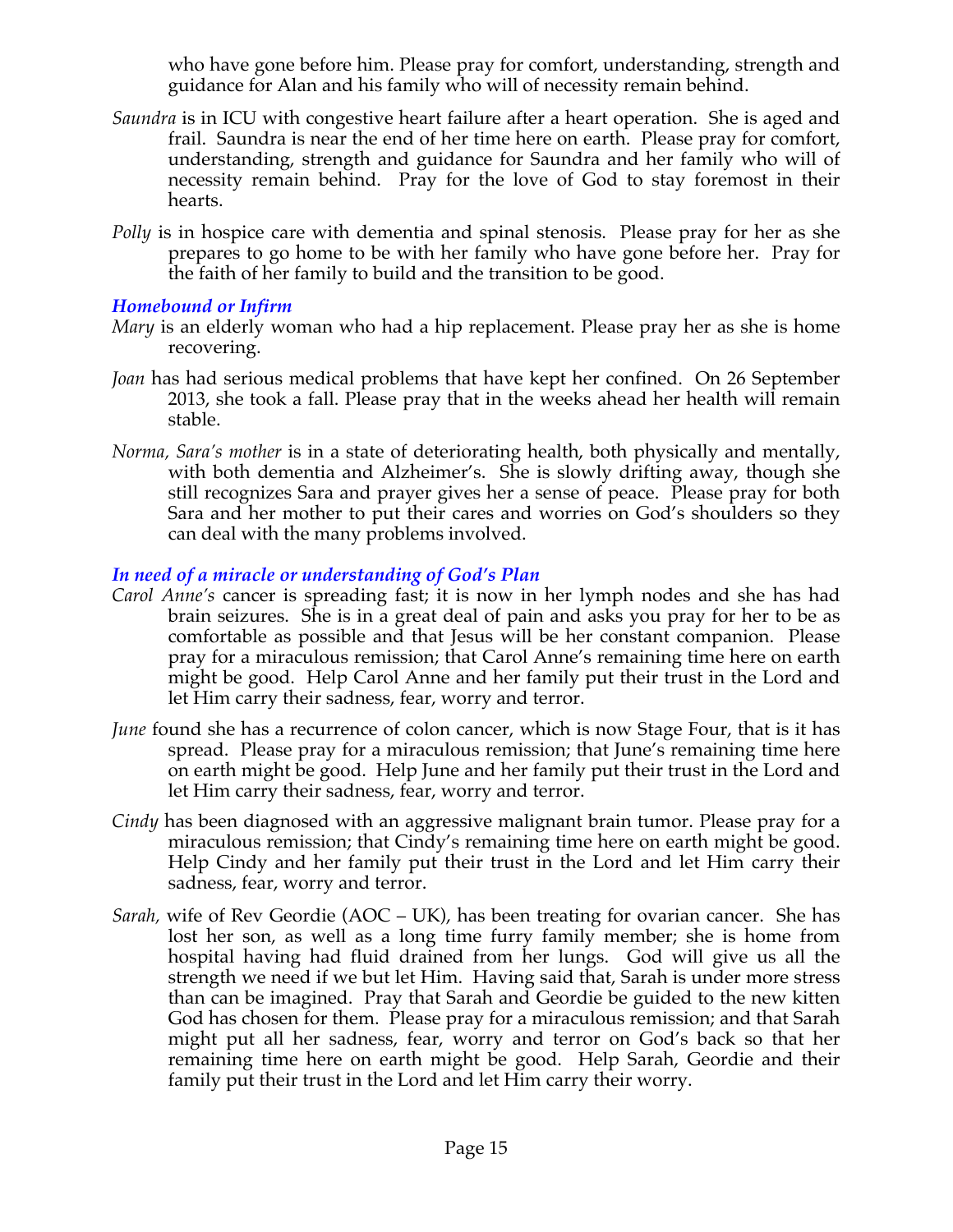*From Sarah (5 November 2014)* 

Dear Prayer Partners,

My husband George forwarded to me your prayers.

I was humbled and amazed at how God our Heavenly Father works in and through individuals to encourage and uplift others - me! That He would place upon your hearts thoughts and prayers for my health and well being, I am in awe and wonder at the greatness of our God who pays attention to the little details of our lives. What an awesome God we serve people. Bless you all for your faithfulness, constancy and through you, an outpouring of grace to me. I feel well loved.

With sincere love in Christ,

Your sister in Jesus, *Sarah*

- *Leon McKay* suffered a stroke a few weeks back that has left him unable to speak and while undergoing evaluation the doctors also found he has a very aggressive cancer. Please pray for a miraculous remission; that Leon's remaining time here on earth might be good. Help Leon and his family put their trust in the Lord and let Him carry their worry.
- *Rev. Thomas Brooks* is not improving and being kept alive by artificial machines. Please pray for a miraculous recovery and if that not be God's Will, a rapid passing to home. Help Thomas' family put their trust in the Lord and let Him carry their worry
- *Ronnie* has kidney cancer that has spread and the surgeons are very concerned. Please pray the medical team to formulate a successful treatment plan and for a miraculous remission; that Ronnie's remaining time here on earth might be good. Help Ronnie and family put their trust in the Lord and let Him carry their worry.
- *Levi* was cancer free for 4 years and just discovered he has kidney cancer. Levi has a great deal of faith and said whether he is healed or God takes him home he will be fine. Please pray for the medical team to pay attention and to their best and for a good outcome. Pray also that Levi and family will be able to put their worry on God's shoulders. In particular, please pray for pain relief; Levi is 22 years old.
- *Ray Daley* is a member of the Royal Canadian Legion and served his country during the Korean War era. Ray is taking chemotherapy treatments for cancer. Meanwhile his son Trevor is in the hospital in a coma and seems to have lost the will to live.
- *Pat* has been under treatment for colon cancer for sometime. He has had major complications the last few days and your prayers will be appreciated by family and friends.
- *Dorothy* had pneumonia, on checking her lungs they found tumors which permeated the lung area. Further investigation found a primary site in the colon, with the lung being secondary. It would appear there is no viable treatment at this time. Please pray for a miraculous remission; that her remaining time here on earth might be good. Help Dorothy and her family put their trust in the Lord and let Him carry their worry.
- *Becky* has fourth stage metastasized lung cancer and is not doing well with chemotherapy treatments. Please pray for Becky and her husband as they are together during this difficult time in their lives.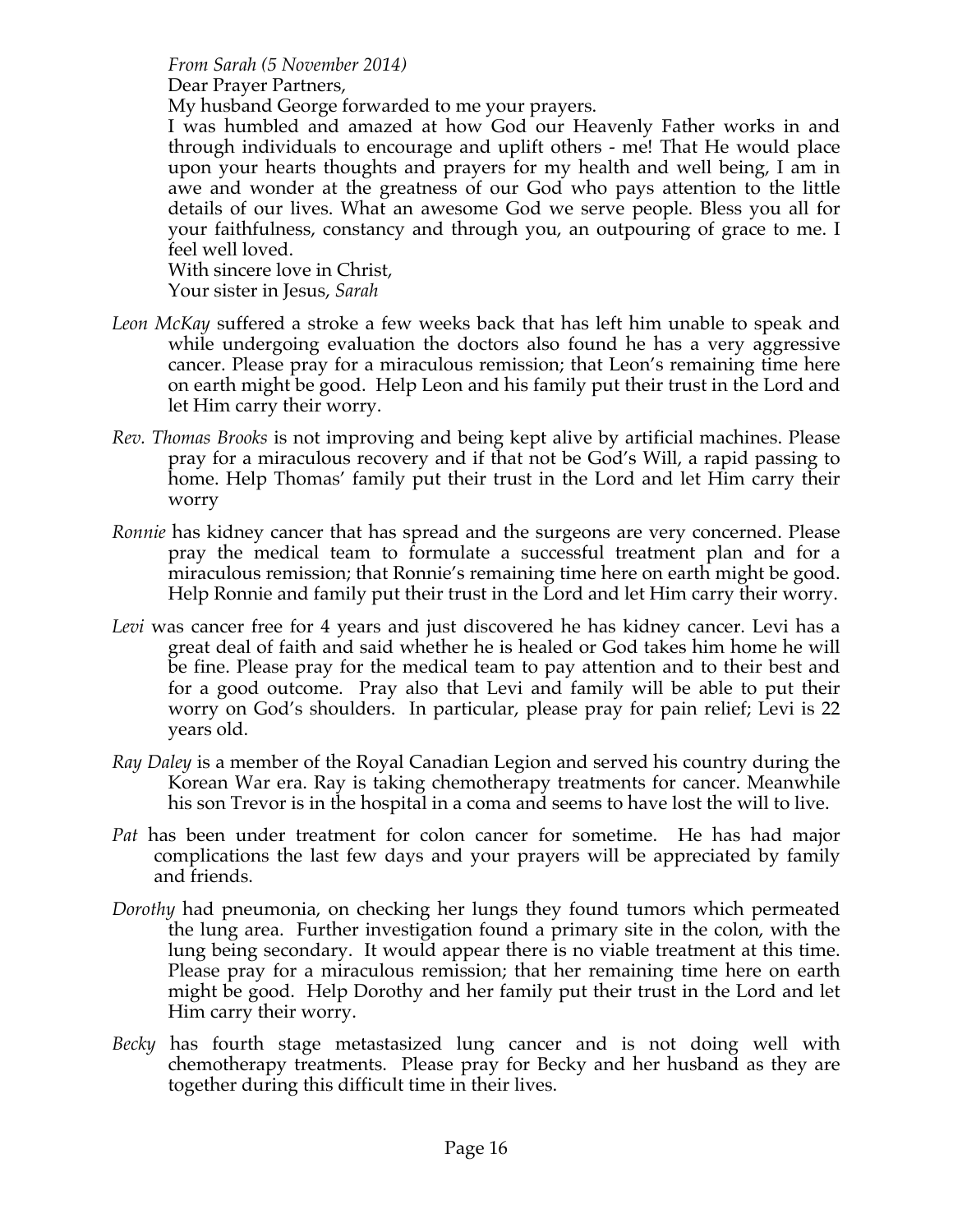- *Jane* has fourth stage cancer and is not doing well. Please pray for Jane and her family as they are together during this difficult time in their lives.
- *Larry Howes* suffered a fairly severe stroke. 4 December 2012, doctors replaced a valve in a shunt that had been put in about two weeks before, and Larry responded very well. He was able to go home.

Pray also for confidence in our Lord for Larry and his family. Larry needs a miracle, pray for one. Please.

- *Colleen* has been battling pancreatic cancer over the last year and it has now spread to one of her lungs. Please keep her and her family in your prayers.
- *Christine* has cancer of the colon, which spread to her liver; she is receiving chemotherapy and is having difficulty eating. Please pray for the medical team treating her to pay attention and do their very best; pray also for confidence in our Lord for Christine and her family.
- *Todd* and *Kenny* have both been fighting osteocarcinoma for over five years and have been told their time here on earth is nearing its end, absent a miracle from God. Both are ready to go home and leave the pain, but would like to stay. Please pray for them and their families.

#### *Surgery*

- *Sherill* is set to have prostate surgery Thursday 6 November 2104. . Please pray for the surgical team to pay attention and to their best and for a good outcome. Pray also that Sherill and family will be able to put their worry on God's shoulders.
- *Albert* had a pacemaker installed recently. He will require surgery soon for a leaking heart valve and has just been told he has esophageal cancer. Pray he will turn to God and come to know Him on a more personal basis as the days go by.
- *Jane* underwent heart valve repair surgery on 3 July 2014. Please pray for full recovery. Pray also Jane and her family to put their worry on God's shoulders.
- *Mario* has early-diagnosed prostate cancer and had surgery. Pray for complete remission and that Mario and his family will be able to put their worry on God's shoulders.
- *Eddie* has upcoming bladder surgery. Please pray for the surgical team to pay attention and to their best and for a good outcome. Pray also that Eddie and family will be able to put their worry on God's shoulders.

### *Testing and Treatment*

*Maverick*, a newborn little boy, has congenital adrenal hyperplasia. This is an inherited genetic defect that limits production of one of the many enzymes the adrenal glands use to make cortisol.

Most of the problems caused by classic congenital adrenal hyperplasia are related to a lack of cortisol, which plays an important role in regulating your blood pressure, maintaining blood sugar and energy levels, and protecting your body against stress.

This condition has no cure, but can be managed. Prayers are requested for Maverick, and his parents Kellie and Robert, as they adjust their lives to deal with Maverick's condition.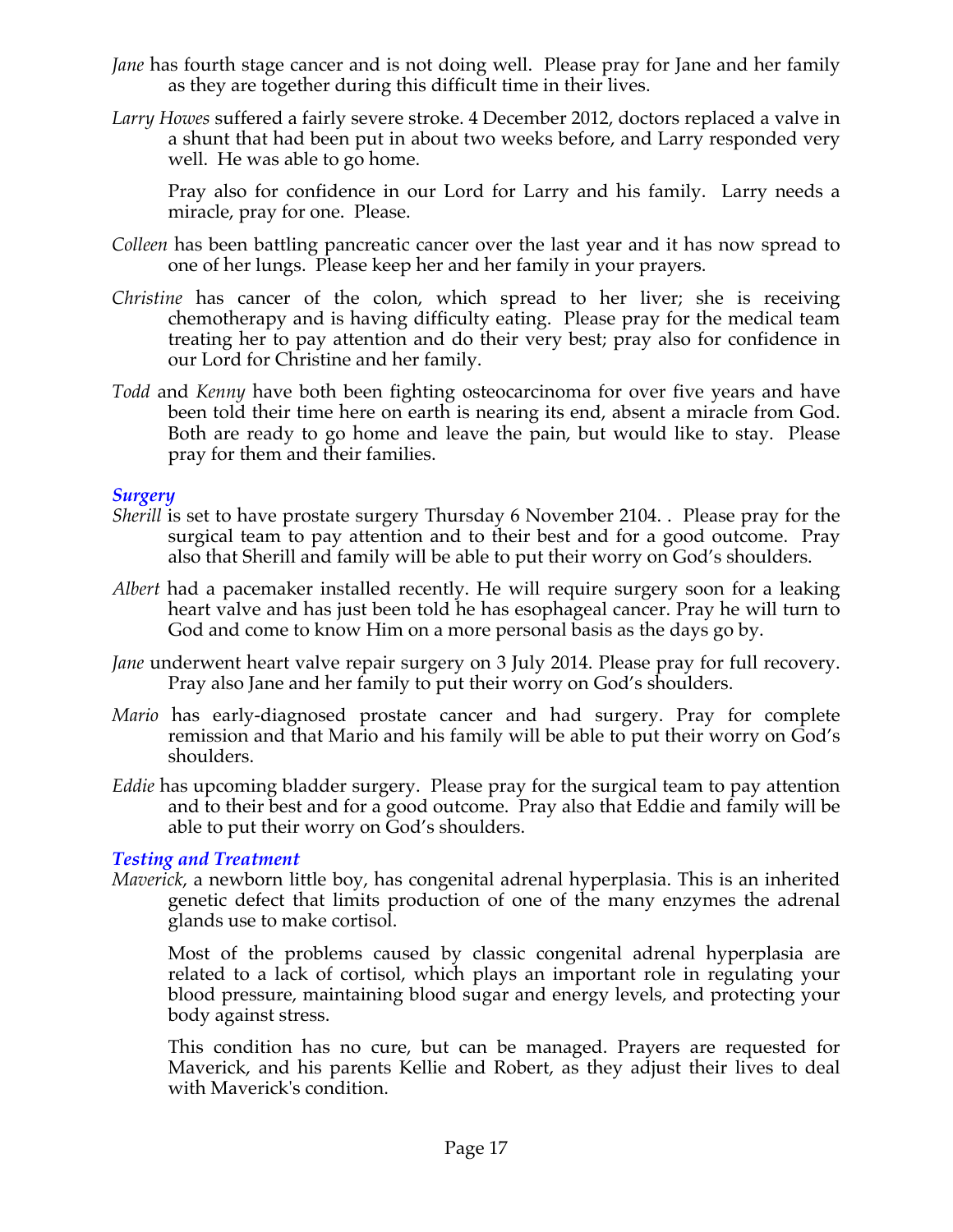- *Carol Anne* needs God's comfort and healthy test results as she is anxiously undergoing tests related to previous hysterectomy and experiencing symptoms in the surrounding area.
- *Garth* Neel is undergoing chemotherapy for lymphoma cancer. He had to postpone last week's chemotherapy due to low white blood cell count. Please pray his numbers will get in line so that the treatment can continue. Pray for medical team contemplating and evaluating the treatment that they might be guided to the correct choice and do their very best. Pray also for peace of mind and trust in God for Garth and his family.

Garth is the AOC Bishop of Canada with oversight of South America and a really both good and nice fellow.

*From Garth* - The results of a recent CAT scan indicate the tumour in my abdomen has been reduced from its original 12 by 9 cms to 8.5 by 7 cms ... The doctor's office calls this "significant" ... and adds the tumour is "stable" ... ie not trying to grow back. I continue with my  $4<sup>th</sup>$  chemo therapy treatment on Tuesday, and am confident, by the grace of God and through the prayers of all, the tumour will continue to recede and finally be eradicated. + Garth (1 November 2014)

- *Jennifer* has some lumps on the right side of her neck; they have grown and multiplied. In the last few months she has been having problems swallowing. Jennifer has an appointment with specialist in several weeks to try and discover what it is. She is having a great deal of anxiety as she waits for her Doctors appointment and will appreciate your prayer for anxiety and health.
- *Rick* has heart problems. Please pray for guidance for the medical people treating him that they might pay attention, do their very best and make the right recommendations regarding treatment. Pray for help for Rick and his wife Wanda to keep their trust in the Lord and let Him carry their worry.
- *Clay* has melanoma. Please pray for guidance for the medical people treating him that they might pay attention, do their very best and make the right recommendations regarding treatment. Pray for help for Rick and his wife Pam to keep their trust in the Lord and let Him carry their worry.
- *Tom* is battling cancer. Please pray for guidance for the medical people treating him that they might pay attention, do their very best and make the right recommendations regarding treatment. Pray for help for Tom to keep his trust in the Lord and let Him carry his worry.
- *Atina* has been diagnosed with skin cancer. Pray for guidance for the medical people treating her that they might pay attention, do their very best and make the right recommendations regarding treatment. Pray for help for Atina to keep her trust in the Lord and let Him carry her worry.
- *Evelyn* has been diagnosed with bone cancer. Pray for guidance for the medical people treating her that they might pay attention, do their very best and make the right recommendations regarding treatment. Pray for help for Evelyn to keep her trust in the Lord and let Him carry her worry.
- *Stacy* has Multiple Sclerosis and was hospitalized for what turned out to be food poisoning. Pray for trust in God for Stacy and Chris as they deal with Stacy's illness.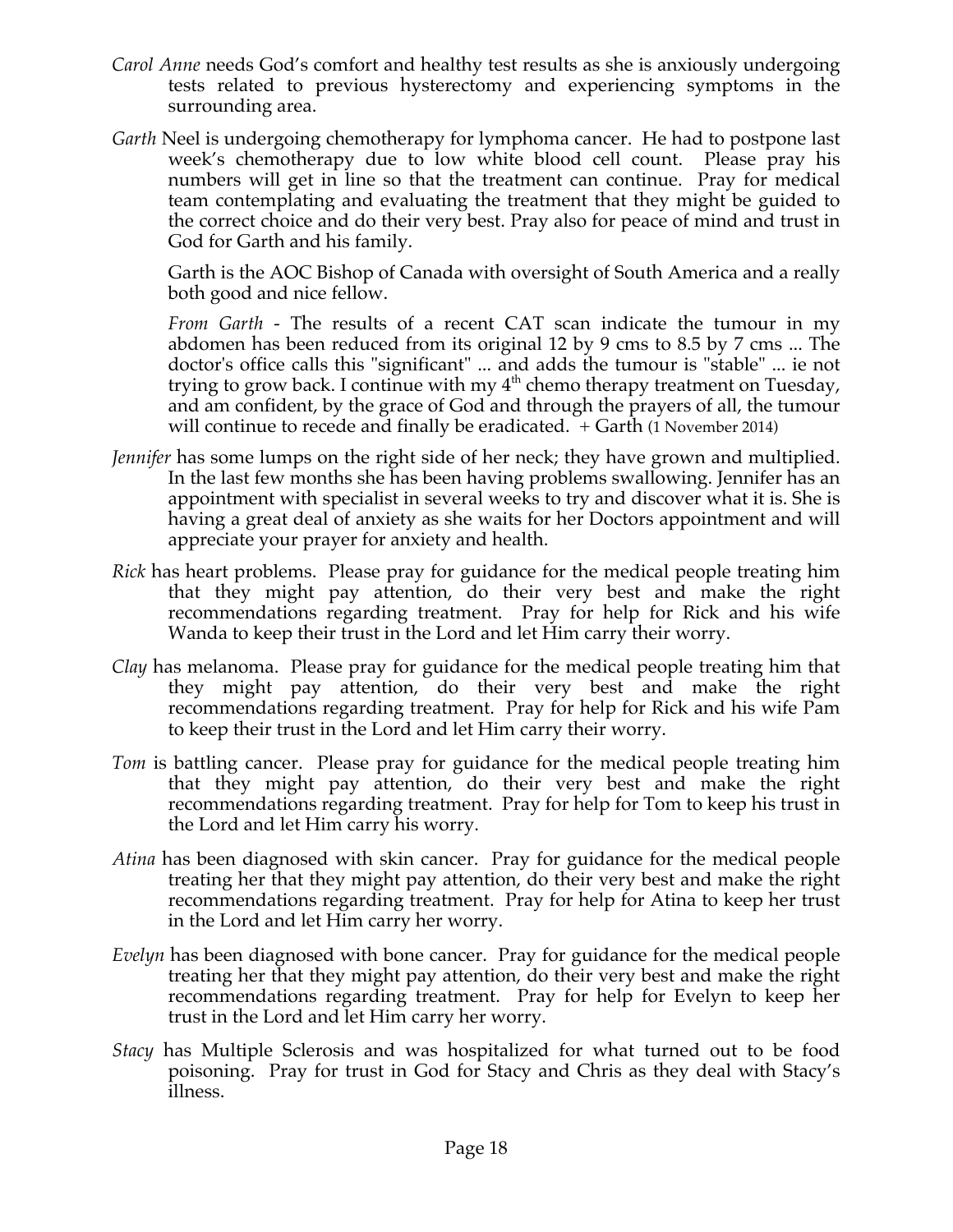- *Dick Gray* had developed a Merkle Cell carcinoma just under his sternum carcinoma which is considered a stage four carcinoma since it has 'metastasized'. He traveled to Seattle, Washington where he was examined and considered for a new type of treatment. That treatment will not begin for at least three months, so they referred him to the Rutgers University Cancer Institute, New Brunswick, New Jersey. They have accepted him into the evaluation process, which will begin on Monday 11 August 2014. Rutgers started with monkeys and had good results, so now they are working with humans, Dick is hopeful as he has oft been referred to as an "Old Monkey." Please pray for peace of mind and safe travel for Dick and his lovely wife Jennifer as they travel to New Jersey this weekend. Pray for those contemplating the treatment that they might be guided to the correct choice and do their very best. Pray also for peace of mind and trust in God for Dick and his wife Jennifer. Dick is the Treasurer and a Vestryman at Saint Paul's AOC in Missouri.
- *Janet Jessup* had a stroke on 3 July 2014. She has made some progress and is now out of the stroke unit and in the General Surgery and Care Unit. Please pray for those treating her to find the appropriate treatment and for trust in God and peace of mind for Name and her family, in particular her husband of 43 years, Rev Roger Jessup, minister of Saint Joseph of Arimathea Anglican Orthodox Church.
- *Liz Strauch* had a pineal cyst, which in the end responded well to a surgical draining last year. Since November 2013, similar symptoms have returned. A CT Scan turned up what is thought to be either a new cyst or an enlarged pineal gland. More testing, including an EEG is in the works. She can no longer work. Pray for strength, courage and understanding for Liz and her family, in particular her husband Ken and sons Caleb and Nathan; as well as for God's guidance for the medical people treating her that they might find the best course of treatment and allow Liz to heal completely.
- *Faye* is in the hospital because she is weak has been receiving blood transfusions. Pray for strength, courage and understanding for Faye and her family; as well as for God's guidance for the medical people treating her that they might find the best course of treatment and allow Faye to heal completely.
- *Tom* has heart and kidney problems. Pray for strength, courage and understanding for Tom and his family; as well as for God's guidance for the medical people treating him that they might find the best course of treatment and allow Tom to heal completely.
- *Harold* has had a severe stroke. He is now home, but his family is looking for a rehabilitation facility to help him recuperate. Pray for strength, courage and understanding for Harold and his family; as well as for God's guidance for the medical people caring for him that they might find the best treatment facility to allow Harold to heal completely.
- *Joe* has had a preliminary ALS diagnosis. Pray the final diagnosis will something that will allow him to continue taking care of his devoted young family. Pray for strength, courage and understanding for Joe and his family; as well as for God's guidance for the medical people treating him that they might find the best course of treatment.
- *Mark* had swelling and fluid buildup in his lungs. It appears things may be getting under control. He needs to use a Bi-Pap mask to breathe until his lungs clear and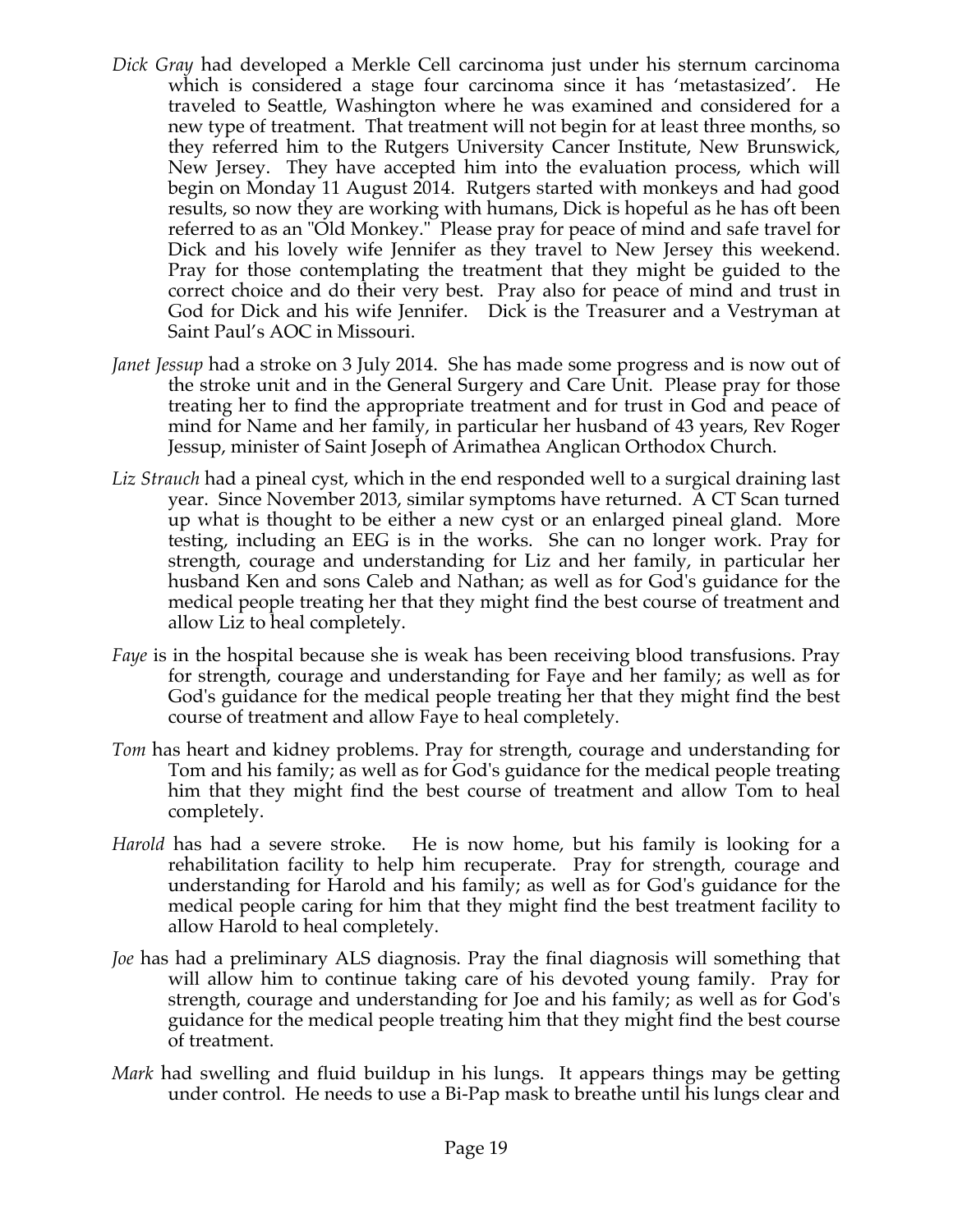he hates it. Pray that he will be able to adapt so his lungs can clear. Please pray for peace of mind and trust in the Lord for Mark, as well as for his family, and for God's guidance for the medical people treating him that they might find the best course of treatment.

- *Preston* is reacting poorly to recent neck surgery and now has problems with his liver count; Physicians feel that dialysis will help. There may be a blockage in the bowel and an operation might be necessary. Please pray for the medical team to pay attention and to their best to determine how to help Preston and for a good outcome. Pray also that Preston and family will be able to put their worry on God's shoulders while Preston does his best to facilitate a return to good health.
- *Erica* has a non-malignant Brain Tumor which cannot be surgically removed due to the size and location. They are going to attempt chemotherapy. Please pray for peace of mind and trust in the Lord for Erica, as well as for her family, and for God's guidance for the medical people treating her that they might find the best course of treatment.
- *Brenda* is in the hospital because of bleeding on her brain. Please pray for peace of mind and trust in the Lord for Brenda, as well as for her family, and for God's guidance for the medical people treating her that they might find the best course of treatment.
- *Mackenzie* is a young girl with leukemia. Please pray for peace of mind and trust in the Lord for Mackenzie, as well as for her family, and for God's guidance for the medical people treating her that they might find the best course of treatment.
- *Mack* has had diabetes most of his adult life. Circulation in his legs is very bad and doctors are considering amputation. Please pray his medication will help and he will not face amputation. Please pray for peace of mind and trust in the Lord for Mack and for God's guidance for the medical people treating him that they might find the best course of treatment.
- *Michael* has been diagnosed with lung cancer recently after making it through gastro intestinal cancer last year. Please pray for peace of mind and trust in the Lord for Michael and his wife Gayle; as well as for God's guidance for the medical people treating him that they might find the best course of treatment.
- *Ken Strauch* has been tired and is anemic, he had a colonoscopy which found a pair of polyps which were removed and are being tested. Just for good measure they found he has a hiatal hernia with ulcers, basically part of his stomach is pushed up into his esophagus and is bleeding from there. Sounds like there may be surgery involved. Please pray for peace of mind and trust in the Lord for Ken and for God's guidance for the medical people treating him that they might find the best course of treatment.
- *Adriano* is in the hospital due to high sugar and high blood pressure. He is very weak and will appreciate your prayers.
- *Heather* recently found out she has cancer. Please pray for peace of mind for her and for the medical team treating her will be guided to the right solution.
- *Jim* has had an aneurism and blood clots. Pray that healing will come.
- *Georgia* has liver and pancreatic cancer. The doctors are evaluating whether to do surgery and how to tackle the disease. Georgia is a faithful Christian and appreciates your prayers. Pray for God's guidance for the medical people treating her that they might find out the source of the problem and best course of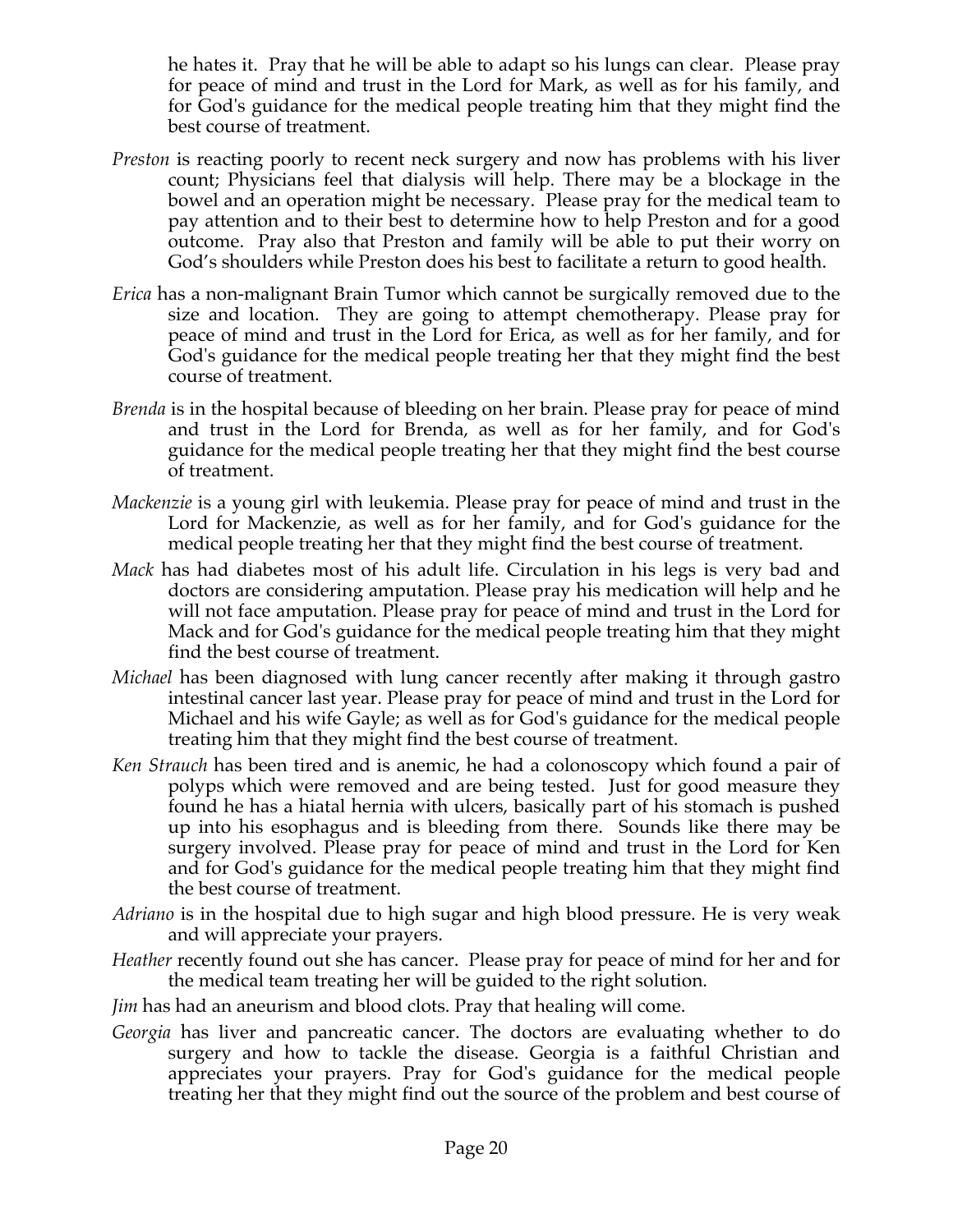treatment. Pray also for peace of mind and trust in God for Georgia and her family.

*Lana's* doctor found something on her lymph nodes and ovaries. Pray for God's guidance for the medical people treating her that they might find out the source of the problem and best course of treatment. Pray also for peace of mind and trust in God for Lana and her family.

## *Healing*

- *Lew Valkenaar* had what is classified as a "small stroke" the night of 3 November 2014, he is hospitalized now at Deaconess Hospital. It appears fortuitous there was an excellent neurosurgeon on duty when he arrived and he was appropriately treated. Lew is in ICU right now. Please pray for comfort for Lew and his wife Dotty as they struggle with the minutes, hours and days ahead; strengthen their strong faith and comfort them.
- Liz had a massive stroke at age thirty-seven. The prognosis is good but she has a long road ahead. . Please pray for guidance for those treating her, for trust in our Lord for Liz and her family, for healing.
- *Ebick* is suffering from a severe ulcer but the Doctors cannot give her the proper dosage of the medicine due to her six month pregnancy. Please pray doctors will find an alternative avenue for treatment or that God will provide.
- *Stan* is going through chemotherapy and radiation treatments for cancer. He is elderly and the treatments are tiring him. Please pray for his wife *Marvelene* as they do this together.
- *Meg* recently found out she had heart problems causing low blood oxygen levels, loss of focus resulting in an emergency room crisis. As a result of the symptoms she made errors on the job that caused her to lose her job. She is grateful for the excellent medical care she has received and optimistic, feeling with God's intervention in her life her health may be reversed and a new job will become available.
- *Donald* is in the hospital and had his leg amputated on 14 April 2014. Pray he will adjust and healing will begin.
- *Lucius Dabney* (father of Rev Bryan Dabney) is now at home recovering from an infection. Please pray for a complete healing of the infection and return to health.
- *David* has many concussions and unable to go to school, read books, watch TV and has headaches and migraines. He has trouble sleeping and his family will appreciate your prayers for this 10 year old young man.
- *Barbara Apple* fell the week of 11 January 2014, in her home, breaking her right humerus (the large upper arm bone) in a spiral fracture, which cannot be set. Movement is very painful and due to a total lack of energy, she is more or less bedridden. Healing does not seem to be going well at this point. Pray for inspiration for those caring for her that they might find the appropriate treatment. Please pray for Barbara to put her trust in the Lord, look to Him for strength and for her to gain energy so she does not lose the mobility she has; pray for a full and rapid recovery. Please pray also for her husband Bob who is taking care of her that he might be comforted and strengthened in this time of stress.

*Gladys* has breast cancer and has had a lumpectomy. She needs to take a year off of her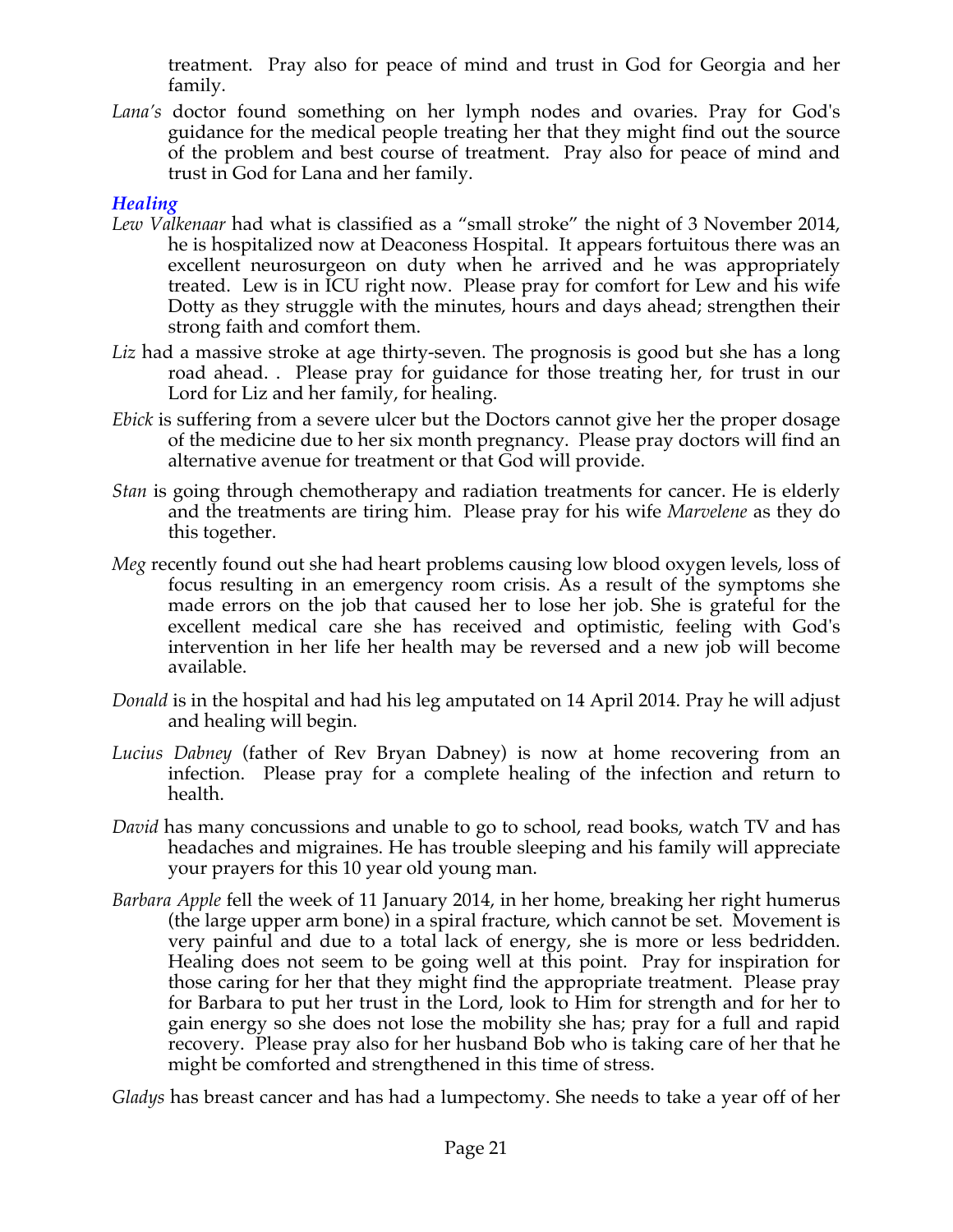work to have chemo treatments.

- *Alwin Jack* has had a stroke and recently has had a relapse. Please pray for those who treat Alwin that they might chose the best possible treatment and pray for peace of mind for Alwin during the recovery phase.
- *Carolyn* has Multiple Sclerosis with complications. Pray Carolyn and her children will be close to our Lord Jesus Christ as they and family members help to ease the problems.
- *Jeong* was in an auto accident and sustained a serious back injury. Please pray for a full and rapid recovery.
- *Dale* was hospitalized Sunday 25 August 2013, after a heart attack. Please pray for guidance for the medical team treating him and for peace of mind for Dale and his family.
- *Gil Garcia* developed a bed sore which precludes sitting and is now confined to his bed. Gil has very smooth and delicate skin, please pray for a rapid healing of the sore so he can get out of bed and move around in his chair. Gil spent almost a year in the hospital the last time this happened. His faith and his attitude are almost beyond belief, he is an example to us all. But, we pray this time he will heal quickly. Pray also for his lovely wife Mary who takes care of him. Pray for both of them also for strength to deal with the loss of their son Bernie.
- *Bill* had malignant growth removed from a lip last month and seems to be experiencing a re-growth of the cancer. He asks your prayer for the medical team treating him and for peace of mind for himself.
- *Hank* has osteoporosis, which has caused him a great deal of pain and inconvenience in the past few years. Pray for his healing and that his medical bills will be met.
- *Evelyn is* an elderly woman who has had problems with her eyes and is now blind. It appears some sight will return shortly, pray for that to happen!
- *Joanne* has begun kidney dialysis as a result of kidney failure due to extensive chemotherapy. Additionally she cares for an adopted drug addicted baby who is now nine years old. Please pray for her to keep her faith, to let the Lord carry her worry and concern and to give her strength. Pray also for those treating her that they might pay attention and do their best.
- *Mr. N. Anand* is in the hospital and is seriously ill. He is being encouraged to pray for repentance of his sins and to depend upon our dependable God for a cure and recovery of his health. Pray that he will be a strong witness for Christ.
- *Jacob* has been going through some dental procedures and has some pain and aggravation with the numbness. Please pray for comfort and strength for him, as well as for guidance for the medical team treating him that they might pay attention and do their best.
- *Jean* fell and broke her ankle in three places. She will be in the hospital for rehabilitation for the next 6 weeks. Please pray for comfort and strength for her, as well as for guidance for the medical team treating her that they might pay attention and do their best.
- *Bud and his wife* for their continued welfare and enthusiasm. Bud has been advised of an aneurism in his heart of a size not mandating immediate surgery. This comes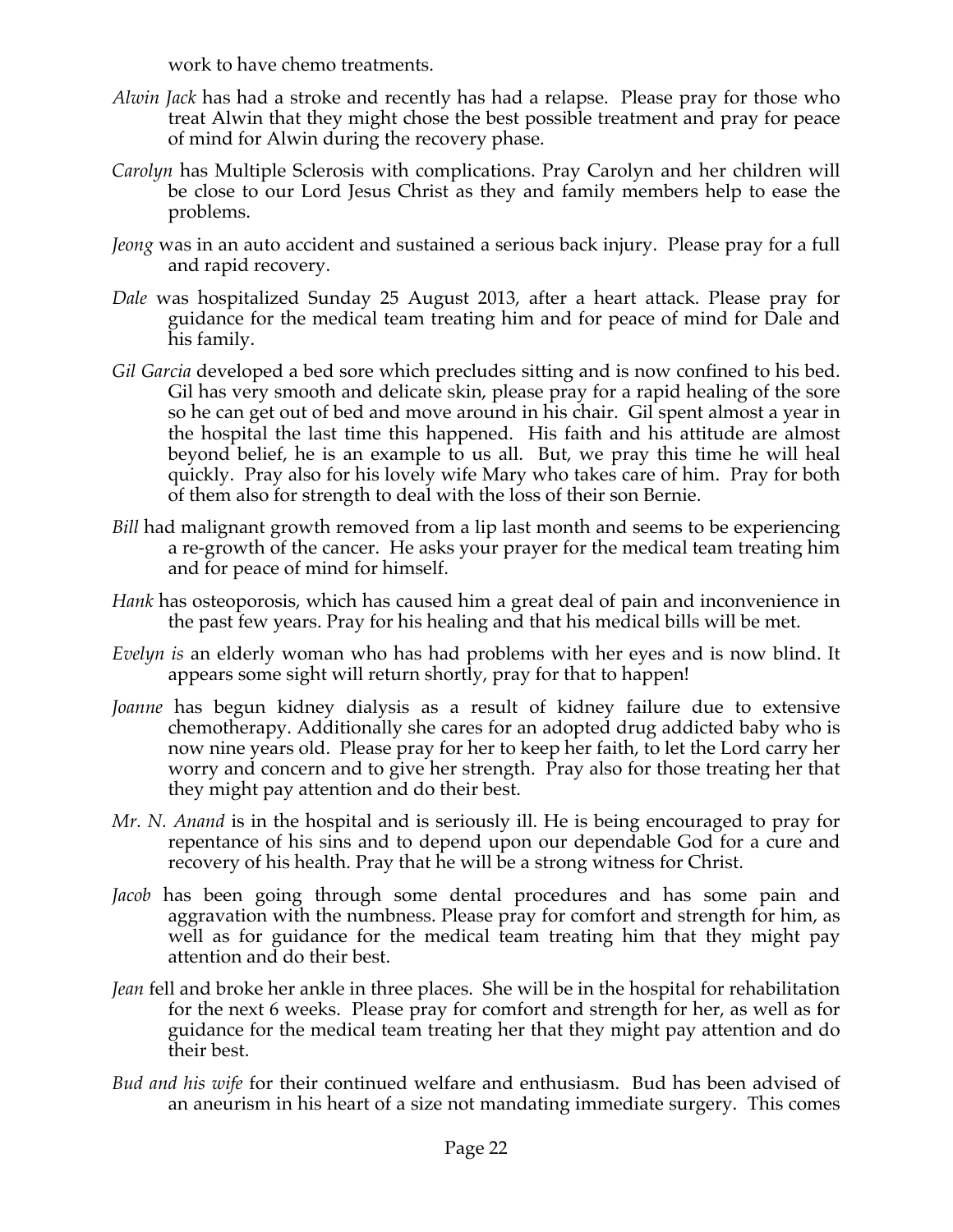at a time when he has sole care of his wife who recently broke two vertebrae and thereafter sustained pneumonia.

- *Virginia* has Sinus and Allergy problems giving her severe problems. Pray that the Doctor will discover why it continues and find a cure.
- *Steve Thornell* had a brain aneurysm, which was found before it burst. He is home from the hospital and working hard on recovery. He lacks energy from seven days in the hospital. His doctor told him he has to make serious life changes. One of the two main arteries in the back of the head is now completely closed. He must take blood thinners, he has thick blood and recent chemotherapy made it worse. Steve has always operated at 110 percent, he needs help to slow down. Please pray for trust in the Lord and a full and rapid recovery. Pray for peace of mind for Steve and his family.
- *Arlen* is receiving treatment for lung cancer and recently experienced a ruptured colon during treatment. She is alone in Oregon but does have a friend who has traveled a great distance to be at her side. Please pray for guidance for the medical team treating her and for strength and trust for Arlen.
- *Oscar* discovered some time ago he had blood clots in his leg and lung. He has been treated for them and has not been cured. He now will be facing surgery. Please keep him in your prayers.
- *Angela* had an ischemic stroke (clot). Please pray for guidance for the medical team treating her and for strength and trust for Angela. Please pray also that she and her family might put their worries on our Lord's back so she can work hard towards recovery.
- *Nora* had a stroke mid February 2013. Please pray for guidance for the medical team treating her and for strength and trust for Nora. Please pray also that she and her family might put their worries on our Lord's back so she can work hard towards recovery.
- *Linda* has been hospitalized for several days with a gastrointestinal problem. Please pray for guidance for the medical team treating her and for strength and trust for Linda.
- *Dester* is suffering from unknown skin and diseases. Please guide the medical team treating him to find out what the problem is and cure it. Pray also for Dester to trust in the Lord.
- *Lee* has Arterial Fibrillation; the medical people are not sure how to help her. Please pray for guidance for the team treating her and for Lee and her family to make the right decisions regarding treatment..

*Nell* recently adopted two children and has just been diagnosed with multiple myeloma.

- *Mary Lou* has been suffering with seizures. She was in the hospital with a 24 hour monitor and is being sent home from the hospital with two medications and orders to return in 2 months for another MRI to review whatever is going on in her brain. Please pray for guidance for the medical people treating her, as well as peace of mind and trust in God for her and her family.
- *Kathleen* has spent the last two weeks in the hospital. She has been diagnosed with colitis, shingles and possibly colon cancer. Pray she will be comfortable and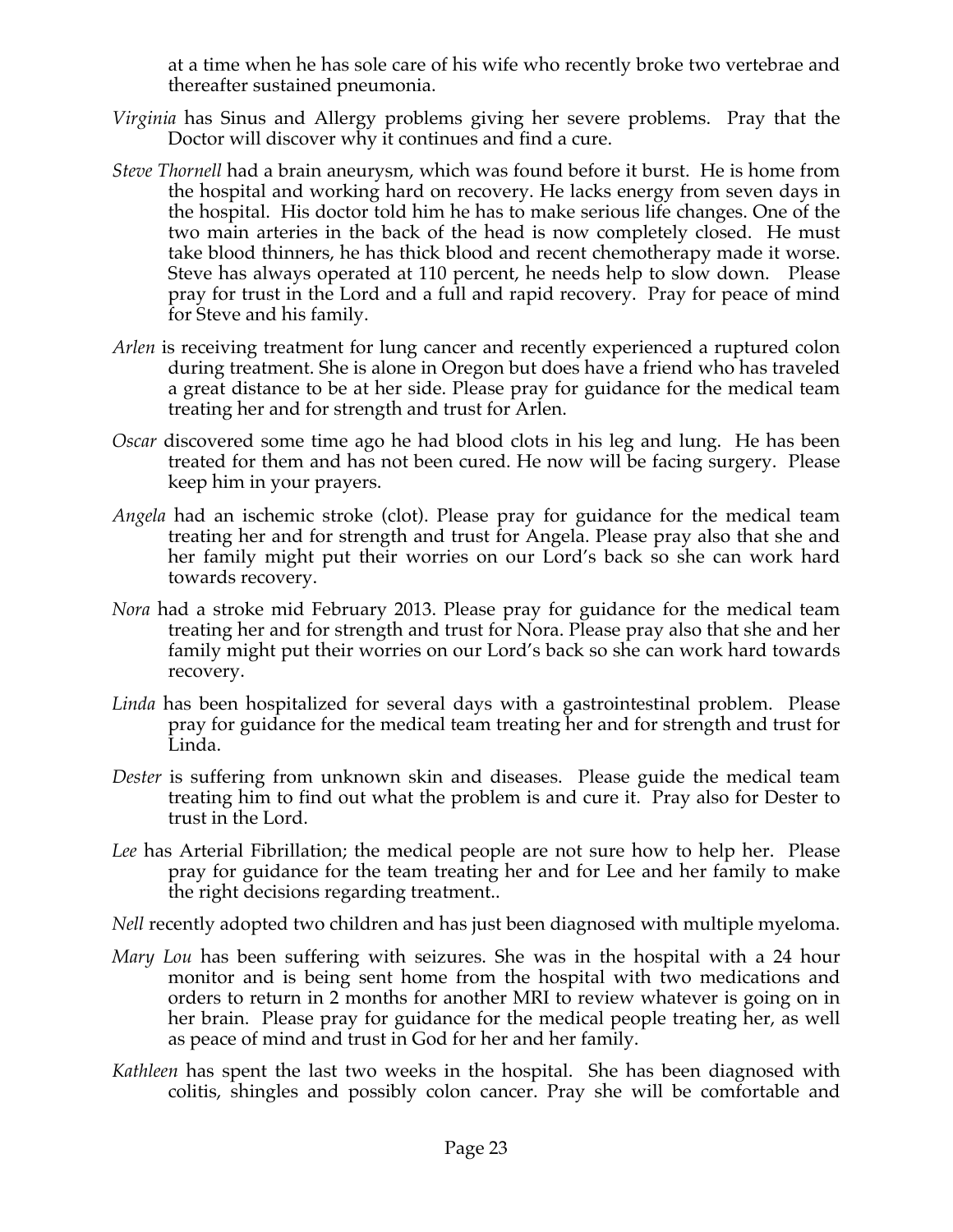begin to heal.

- *Rachel* has Mitochondrial Myopathy. This is a hereditary disease of the muscles and they do not have a cure for it. Part of her pain is her family does not believe she is indeed ill, as she appears to be just fine. Please pray her family will learn the truth and be supportive of her; pray also the medical people treating her will find the right measures to minimize the disease. Most particularly pray for Rachel's trust in God.
- *Nicolas* is in the hospital with serious symptoms of a heart disorder. Please pray for peace of mind for him and guidance for the medical team looking for the cause and cure.
- *Juanita* is a young girl who was in a coma because of a blood disease. She has not come out and is gaining strength. They are awaiting results from blood samples. Her family thanks you for your prayers and asks that you continue.
- *George* had foot surgery. Please give thanks for the surgery and pray for a full and rapid recovery.
- *Nellie* is in the emergency room of a hospital in a great deal of pain. Please pray for peace of mind for her and guidance for the medical team looking for the cause and cure.
- *Lauralee Meade* underwent a lumpectomy on Friday after Thanksgiving. A further anomaly has been discovered and she had additional preventative radiation treatment. Please pray for a complete remission of the cancer. Pray also Lauralee will maintain her great attitude and trust in God.
- *Bill, Sara's husband,* had a third abdominal surgery on 22 November 2011, to remove a tumor. Bill is doing better keeping the doctor's instructions, for which we are all grateful, including taking chemotherapy once a day for one more year. He has decreased the consumption of alcohol and eating at least mostly properly. Please pray for help for him to continue do all this. Please pray also that Bill might turn his heart outward to help those around him, as well as live a long and healthy life to the honor and glory of God. Pray also for peace of mind for Bill and his wife Sara.
- *Kay Denton* (Mrs. Kay) has had a chest infection, perhaps viral, but seems to be getting better. Please pray for continued peace of mind for Mrs. Kay and her family. Give thanks for her trust in the Lord and her positive attitude.
- *Matt Alcantara*, age 16, came back with ZERO SCANS again in August 2014! Matt has Osteosarcoma (bone cancer), a very rare and often lethal form of cancer with limited treatment options. This is a disease that is about 90 percent fatal in a couple of years. He has no hip joint on one side, but he walks and swims! Courage? Guts? You bet! Please also give thanks for the great faith of Matt and his entire family. Their faith and trust is a wonderful example for each and every one of us. But, now is not the time to stop praying. Actually, it never is the time to stop praying!
- *Judith Clingwall*, is afflicted with Multiple Sclerosis (MS). She is currently in Laurel Place, an extended care facility in Surrey, British Columbia. Judith's condition has worsened recently. Please pray for her to take an active part in her own life, for her strength, peace of mind, trust in God and remission of the disease so she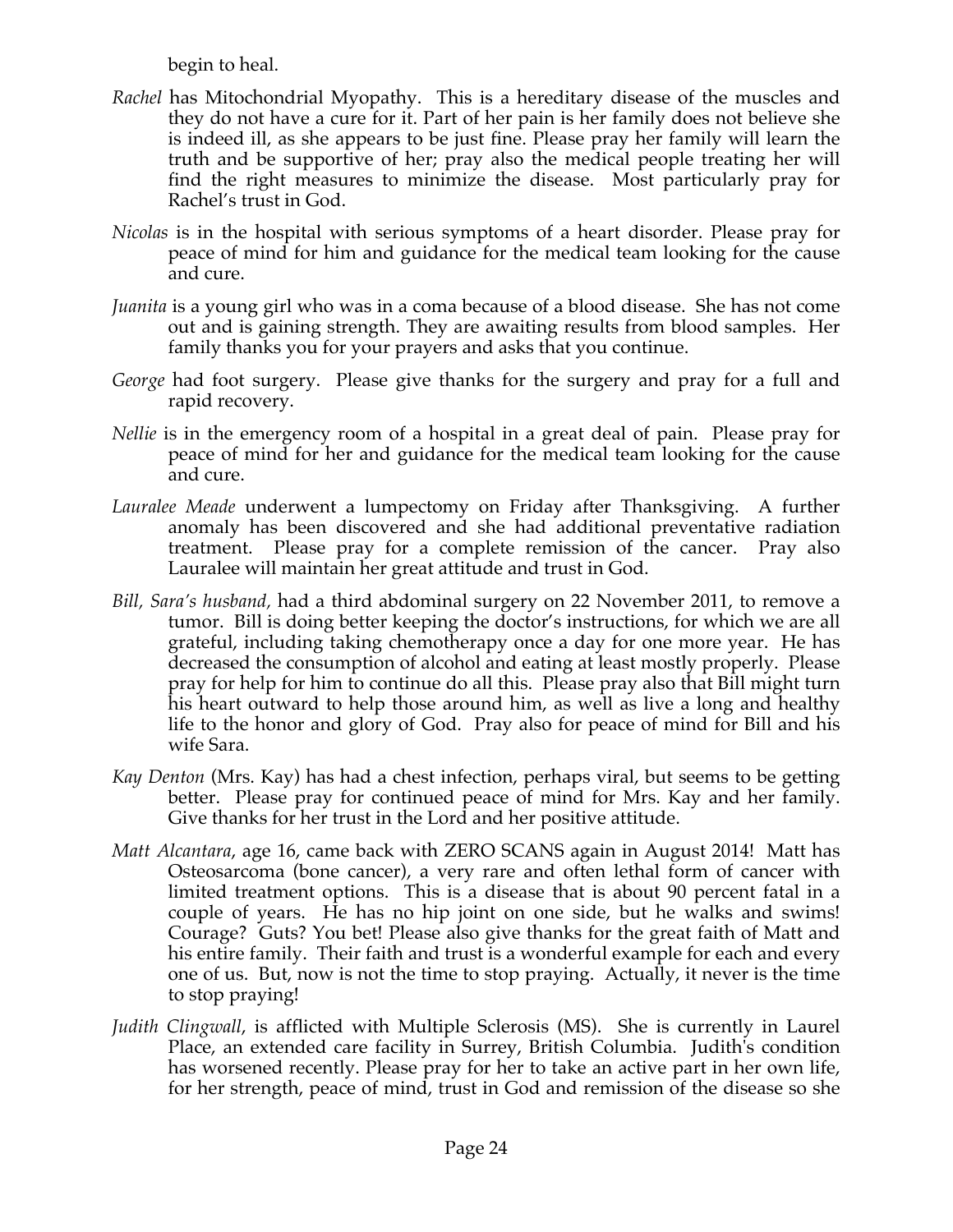might return home to her family. Pray also for strength for her husband Martin as he deals with all the problems and stress of Judith's situation.

*Vince (age 15), reoccurrence of Osteosarcoma, recent testing found a nickel sized tumor* in his lungs. The doctors are consulting with a specialist in Houston. Please pray for guidance for the medical team and for peace of mind for Vince and his family.

# *Healing and Patience*

*Christopher* has had problems with his leg for some time. Now he has to have it casted and it will stay that way for what to him seems an interminable time. Pray for patience and peace of mind for this young man who has much he wants to do.

## *Thanksgiving and Continued Healing*

- *Jenniffer* had surgery for breast cancer on 15 October 2014, which seemingly went well; please give thanks for that. She is in considerable pain and has an apparently minor infection. Please pray for the pain and infection to both subside. Pray for guidance for the medical people treating her that they might pay attention, do their very best and for a good outcome. Pray for help for Jenniffer to keep her trust in the Lord and let Him carry her worry and concern as she recovers. Please pray also for strength and courage for her family as they try their best to help her.
- *Earl* had successful surgery to remove a cancer on his nose. They had to go deeper than they originally thought, so he will need plastic surgery to rebuild the nose, but all the cancer was removed! Please join Earl and his family in giving thanks for the great result!
- *Jim* had infection complications from diabetes in his foot. The infection appears to be under control and he has been released from the hospital. Please join in giving thanks for the quick and good result and pray for complete healing.
- *DiAnne Thornton* had back surgery 23 September 2014, with apparently good result. Please give thanks for the good result and pray the L5 decompression will allow her walking abilities and balance to be restored.
- *Alice* had a mastectomy on 17 September 2014, that apparently went very well with a good result. Please give thanks for the good outcome and pray for full healing and complete remission.
- *Mary* had successful hip replacement on 10 September 2014. Please give thanks for the successful surgery and ask for God's help in her recovery.
- *Kathy* had what seems to be very successful surgery on Wednesday, 3 September 2014, for cancer that returned somewhat unexpectedly. Please give thanks for the good results of the surgery and pray that the cancer will be held at bay by this action. Pray also for Kathy and her family to let God carry their worry, concern and terror so that Kathy can recover fully and quickly, so as to gain the best result. Help their entire family to keep their full trust in God.
- *Peggy* had very successful knee replacement surgery 26 August 2104. She is going home on 29 August 2014 with no pain! Please give thanks for a great result.
- *Nathan* had successful surgery on 4 August 2014, to remove a tumor near his heart; he is home from the hospital. They think they got it all but he will continue on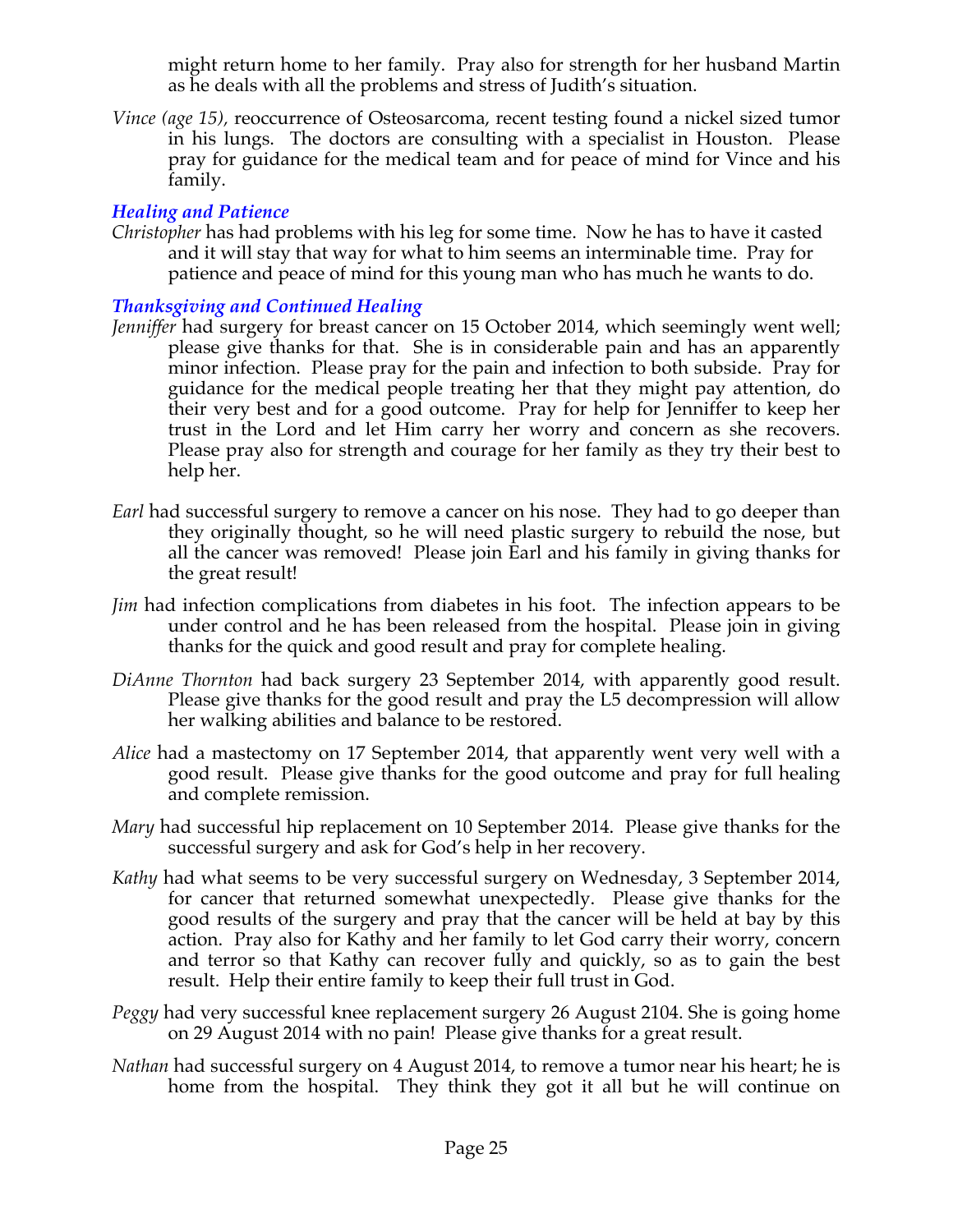chemotherapy for a little while. Nathan and his family thank you for your prayers.

*John Evetts* had successful extensive heart surgery; he is still in the hospital and recovering. He is in good spirits. John and his family thank God for the answer to many prayers on his behalf. John is a minister in the Anglican Episcopal Church which as a relationship with the AOC. We look forward to his return to his ministerial duties at St. George's Anglican Church in Ventura in the near future.

John Evetts entered the ministry after a lifetime of work in industry and business as well as service in the Armed Forces in Vietnam. Like the Apostles, he came to the ministry from the secular world of work. Rev. Evetts is married and has two daughters and two grandchildren.

We thank the Rev. Evetts for his service to our country and his continuing service to God and His people.

- *Mary Thornell* had surgery on 30 October 2013, at the Riverside Community Hospital to remove a huge mass along with about  $\frac{1}{2}$  her colon and part of her lower bowel. Mary finished chemotherapy 17 June 2014. Tests the week of 2 June 2014 showed totally clear scans. For now, treatment is done after the last chemotherapy session. Please give thanks for the great result and also for the strength, guidance and peace of mind our Lord gave Mary and her husband Jim, as well as daughter Janice and son Jimmy, she underwent treatment. Please pray she will stay free of the cancer in the future.
- *Eli* a two month baby is back home after going to the ER the night of 28 May 2014, not able to breathe. Please give thanks for her recovery and pray for strength, courage and understanding for Eli's family; as well as for God's guidance for the neurologists and other medical people treating Eli they might find the best course of treatment and allow Eli to heal completely, as well as for strength and understanding for the parents.
- *Jim* has been hospitalized and had several operations for cancer the last few years. The physicians discovered a number of spots; but his exam was better than expectedprayer changes things and he thanks you for your prayers. Please continue him in prayer for he will have another scan in April.
- *Al* had an abscess found on his liver for which he was hospitalized, it turned out to be benign and will not require surgery, he has been released from the hospital. Please give thanks for this good result and pray for continued healing.
- *Elma* is suffering from cancer. She was taken home from the hospital on the advice of her Doctor. We were asked to pray that Elma's remaining time here on earth might be good and that Elma and family might put their trust in the Lord and let Him carry their worry. Since then, Elma's Bishop told us a great Miracle of the Lord is working over Elma. Doctors sent her home to die, but now she seems to be doing all right. On behalf of her, thank you for all of your prayers. Please continue praying for her complete healing.
- *Dennis* has heart problems; now the medical people treating him discovered a large mass on his liver which turned out to be a cyst! Please give thanks for this great development and pray for peace of mind and trust in the Lord for Dennis and for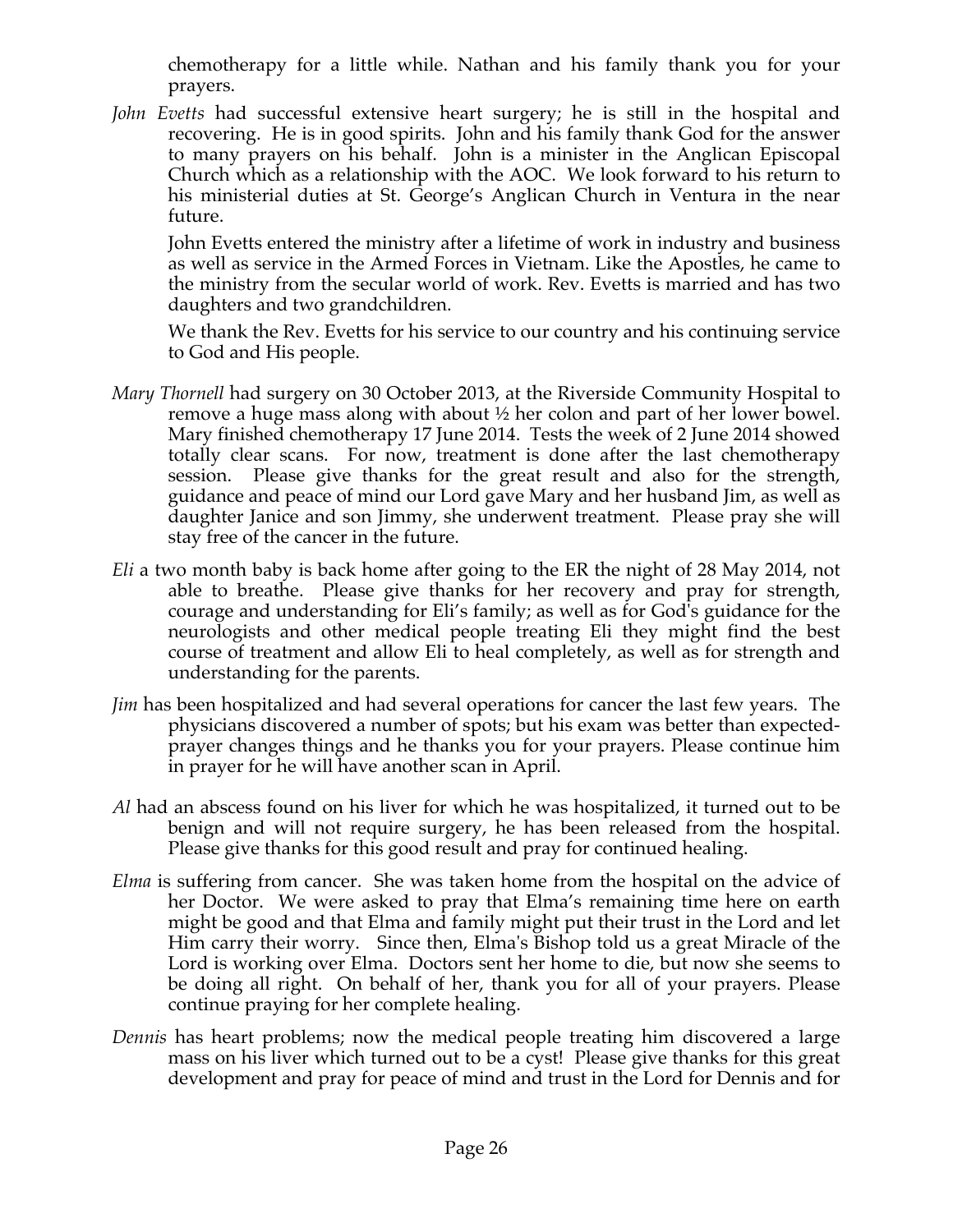God's guidance for the medical people treating him that the contemplated surgery might go well.

- *Dwight* had major oral surgery, for which he gives thanks. He is recovering slowly and asks your prayers to speed the process.
- *Mike* is a veteran who has served his country when she called. Please pray he will open his heart to God so He can make Mike's crooked road straight and pull him towards the summit rather than to the pit.
- *Dick*'s left arm was amputated after treating for Merkel Cell carcinoma over a year ago. He is now believed to be cancer free and is waiting to be fitted with an artificial arm. Please join Dick and his family in giving thanks to Our Lord Jesus Christ for his recovery as well as for their trust in God.
- *Bob Smouse* had shoulder surgery on 28 November 2012. While the surgery went well, he is still in pain and would also appreciate prayers for continued healing and the pain to subside. He promises to work very hard on recovery therapy.
- *Carol Stone*, the sweet wife of Mike Stone, recovered far better than expected from a severe brain bleed, but fell recently and broke her hip. She still requires 24 hour care, which Mike provides with little help.

#### *Business*

*Mark's* business is in difficulty. He works in a shrinking field, of which he is one of the country's true masters, but there is little work available. He asks that you pray that he can find a way to survive in his industry, which he loves and needs his talents. Pray he can find new sources of business and new ways of doing things, perhaps someone to partner with to better use his talents. Pray also for those who work for and with him that they might do their best to help.

### *Financial Guidance and Employment*

- *Charlie* is coming along in his need of both spiritual and financial. Please pray God will continue to fill his heart with the Holy Ghost for guidance. In addition, Charlie needs God's guidance as to how to handle his life from this point forward. After many years in the aerospace industry, he is looking for a place to employ his talents to the mutual benefit of a company. He asks that you pray for God to guide him.
- *Doug* recently became unemployed from his job of 18 years. He has been applying for jobs, but unable to get one at this time. His wife is working; this is not enough for the family. Please pray he will find employment with a firm that will be able to use his considerable skill and hard work to benefit both the firm and the family.
- *Catherine and Lewis* are at a low ebb due to a struggle for employment. Your fervent prayers will be appreciated.
- *Lori* is considering a potential change in her employment. Please pray for God's guidance in considering all aspect of her potential work.
- *Sara* is concerned about the future with her company. She would appreciate prayers for her continued employment and that her firm might find more and better ways to use her considerable skills.

# *Financial Guidance and Healing*

*Clark* is in need of salvation; for God's Will to be done in his life. Pray his family will be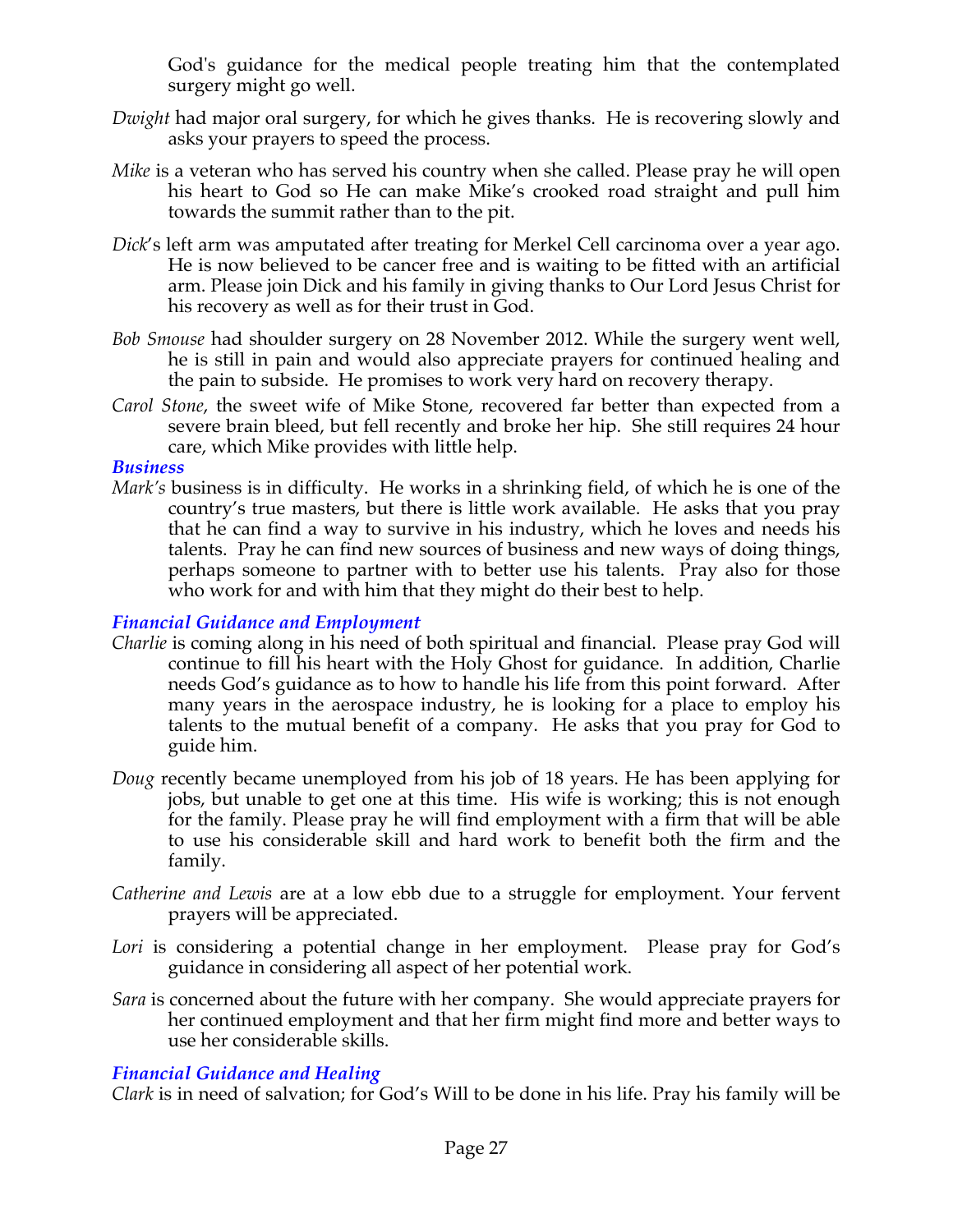blessed with the financial miracles that come from doing His Will.

- *Timothy and Sharon* had their home foreclosed the morning of 15 April 2014. They are experiencing spiritual, emotional and financial crisis at the current time. Please pray for God's guidance as to how they might handle the financial difficulties in which they have found themselves and more importantly have them draw closer to God and each other.
- *Linda, Rick, Christian and Sawyer* are a family experiencing spiritual, emotional and financial crisis at the current time. Please pray for God's guidance as to how they might handle the financial difficulties in which they have found themselves and more importantly have them draw closer to God and each other.
- *David and Lorna* are having financial problems. They are trying to find a smaller home which may be more affordable. *Lorna* has had an ongoing battle with brain cancer, her trips back and forth to the hospital have drained their finances to the point they sometimes struggle to have enough food in the house. Pleaser pray for Lorna's healing and guidance on how they might handle the financial difficulties in which they have found themselves.

## *Guidance*

- *Flora* is in remission with cancer, but has high blood pressure and fatigue. Flora's Mother recently died and this has caused added stress. Please pray that she will be able to let God carry her worry and sorrow so she can do the things she needs to do.
- *Elizabeth and Gunner* need your prayers for their general well being. Pray that they might see the Light of the Lord and let Him guide their lives. Pray they might open their hearts not only to the Lord, but to each other to become one in Him and happiness.
- *Eric and Betty* need your prayers for their general well being. Pray that they might see the Light of the Lord and let Him guide their lives. Pray they might open their hearts not only to the Lord, but to each other to become one in Him and happiness.
- *Eli* has lost his way both spiritually and mentally, please pray for him and his parents Ed and Barb, who are having great struggles seeing their son, go through these afflictions having brought up in a Christian home. Please pray his parents can find a way to help Eli.
- *Marie* has suffered the loss of her husband, her job and her pet all in a short period of time. Please pray for peace of mind for Marie, as well as for trust in the Lord for her and those around her that she might adjust to the changes in her life and move forward to the honor and glory of our Lord with His Help. (140607)
- *Mitten* has a Christian talking to him about Christ. Mitten does not believe and does not seem to care. Please pray Mitten will see the light.
- *Kristen, Rickey and their two children* ask you to pray for grace, wisdom and understanding as they attempt to cope with infidelity, separation and possibly divorce as a result of backsliding from the Lord into the World.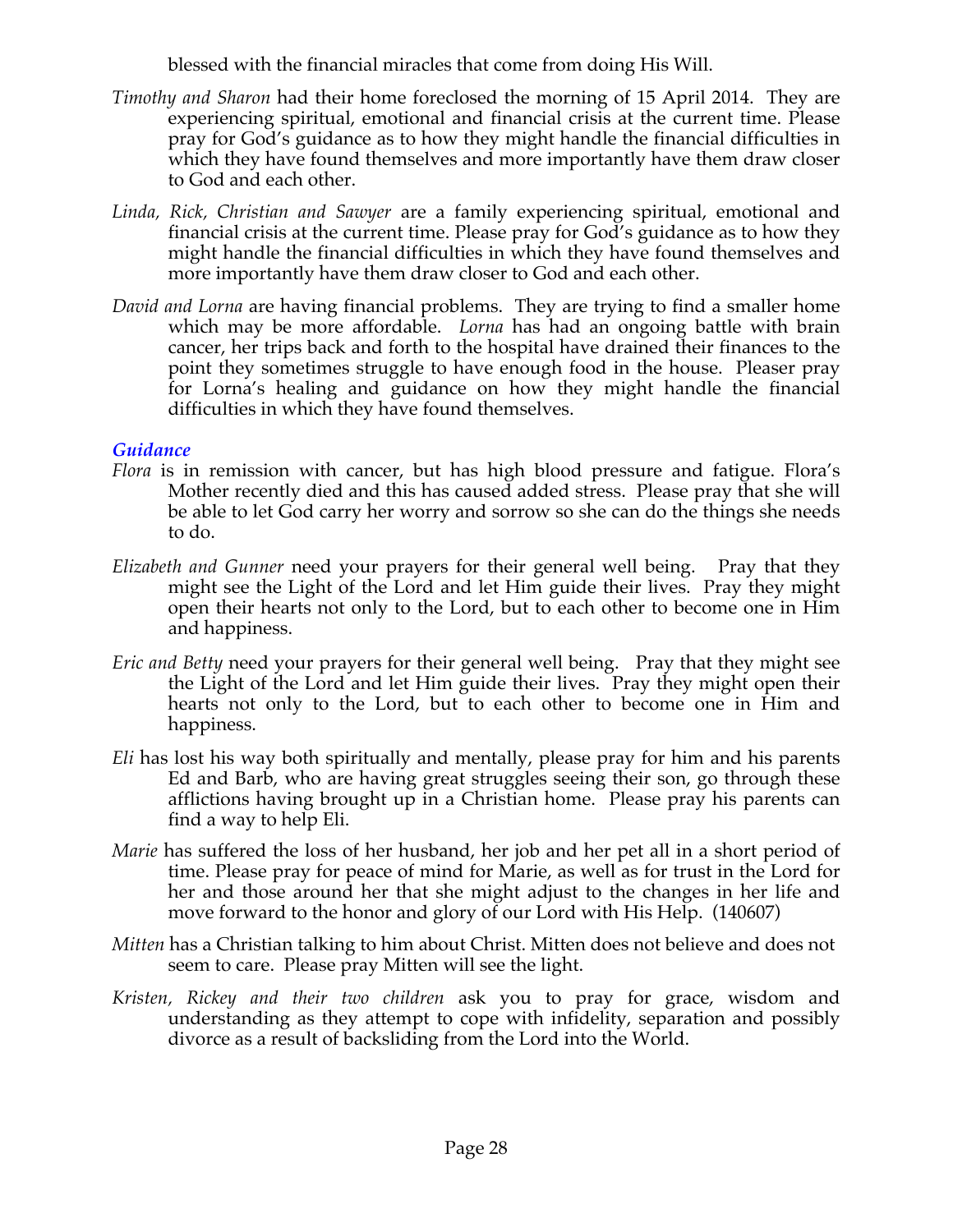- *Aaron* has a problem seeing is where his life should be leading him. Please pray that he can listen to his father Paul and those around him who want him to work hard and obtain a real education now rather than just coast towards oblivion.
- *Danielle* has accepted Christ as her Saviour. Pray she will read the Bible and meditate on His Word so she can grow in him.
- *Helene and her family* ask your prayers for them as they deal with the loss of Alan, husband and father.
- *Stephanie* seems to be very deeply into post partum depression after her baby was born prematurely. Please pray for her Mother in Law who is going a great distance to help Stephanie and her new Grandson. Pray that Stephanie will be able to direct her attention outward, rather than inward.
- *William* is an elderly man living with his Son and Daughter in-law. William is causing trouble in the family because of his demanding ways and continually using bad language. The family is at wit's end to know how to handle him and will appreciate your guidance and prayers.
- *Caitlin* is in the grip of the Prince of Darkness; she thinks there is escape from reality in drugs. The saddest part is that reality is not as she sees it. Her family is despairing as they can do nothing to help her and ask that you pray for the Holy Ghost to enter into heart and show her the need for change before it is too late.
- *Nathaniel* is in spiritual turmoil. His family and friends will appreciate it if you will keep him in your prayers for him to find the root of his trouble and accept God's help to heal his heart.
- *Sam* and her *two children* that have been living in a shelter and are to lose their place there. Please pray a place will be found they can stay in and recover.
- Please pray *Darlene* will surrender her life to Christ.
- *Norrie* is facing daily exams in the weeks ahead. Pray for calmness and concentration and to do the best possible.
- *Jonathan* is addicted to drugs. He is now in jail awaiting trial. His parents and friends will appreciate it if you will keep him in your prayers for him to find the root of his trouble and accept God's help to heal addiction.
- *Beth* is suffering from ungodly treatment in her marriage. Please pray God will guide her in her behavior, actions and thoughts that she might be able to lead her husband to God so her marriage might prosper to the benefit of them.
- *Brandon* a young man from a Christian family who married a year ago and almost immediately became estranged from him family. As a result he has had a serious problem with keeping the civil law. Please pray for Brandon that he will return to the Lord and the many problems will be eventually settled. Pray the hurt he has caused so many will be helped with our Lord's care and love.

*Dennis* has some decisions to make and will appreciate our Lord's guidance.

- *Earl* to read and understand Scriptures he has been given.
- *Jeanette* has had many members of her family die from diabetes and several are near death now. Jeanette does not know the Lord and is despondent and perplexed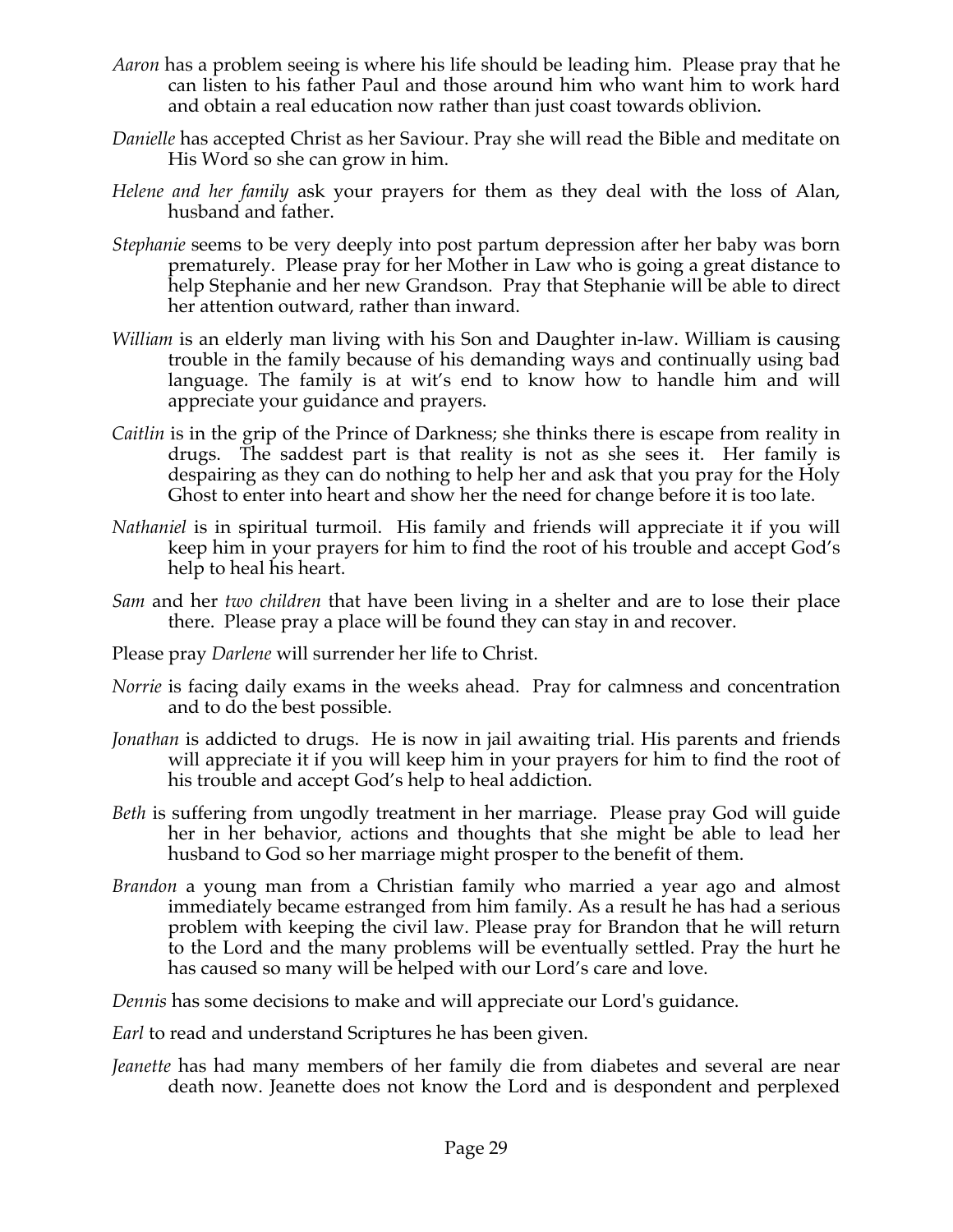about her family and herself. Please pray she can open her heart to allow the Holy Ghost in to bring her knowledge and understanding.

- *Dr. Elizabeth Raj* is teaching a biblical approach to the psychological problems facing many in our society today. She is battling against the growing influence of worldly psychology adopted by the churches themselves. Elizabeth constantly stresses answers are found between the covers of that precious Book, the Holy Bible. Please pray for encouragement, strength, fortitude and courage for her.
- *Abigail* is a teenager who has behavior problems. She feels she is in an area of mental darkness. Please pray that she might look to God for help and not within herself.
- *Sara* asks that you pray for guidance for her as she deals with the stresses of her family and life. Pray that she can separate those things which she can affect from those things which she cannot and give her grace to accept that she cannot do everything and can only change those things within her control. She asks for God's help for her business so that she might remain gainfully employed while keeping up with the needs of her mother and husband and healing her own problems.

*Jacquie* to open her heart to God and accept His Love and Grace.

*Hap* asks you to pray he might be able to trust God will help him make the right decisions at the right time and not to worry uselessly, to change those things he can change, accept those things he cannot change, sleep well to be able to do the correct things with a clear head and that he will open his heart to the Holy Ghost.

### *School Challenges*

Destiny, Blake and Janet *Anglican Orthodox Church*

*Serbia*



Bishop Jerry is visiting the Anglican Orthodox Church of Serbia. He is currently in Belgrade where he ordained *Miroslau Crcvenka* as a Deacon on Saturday and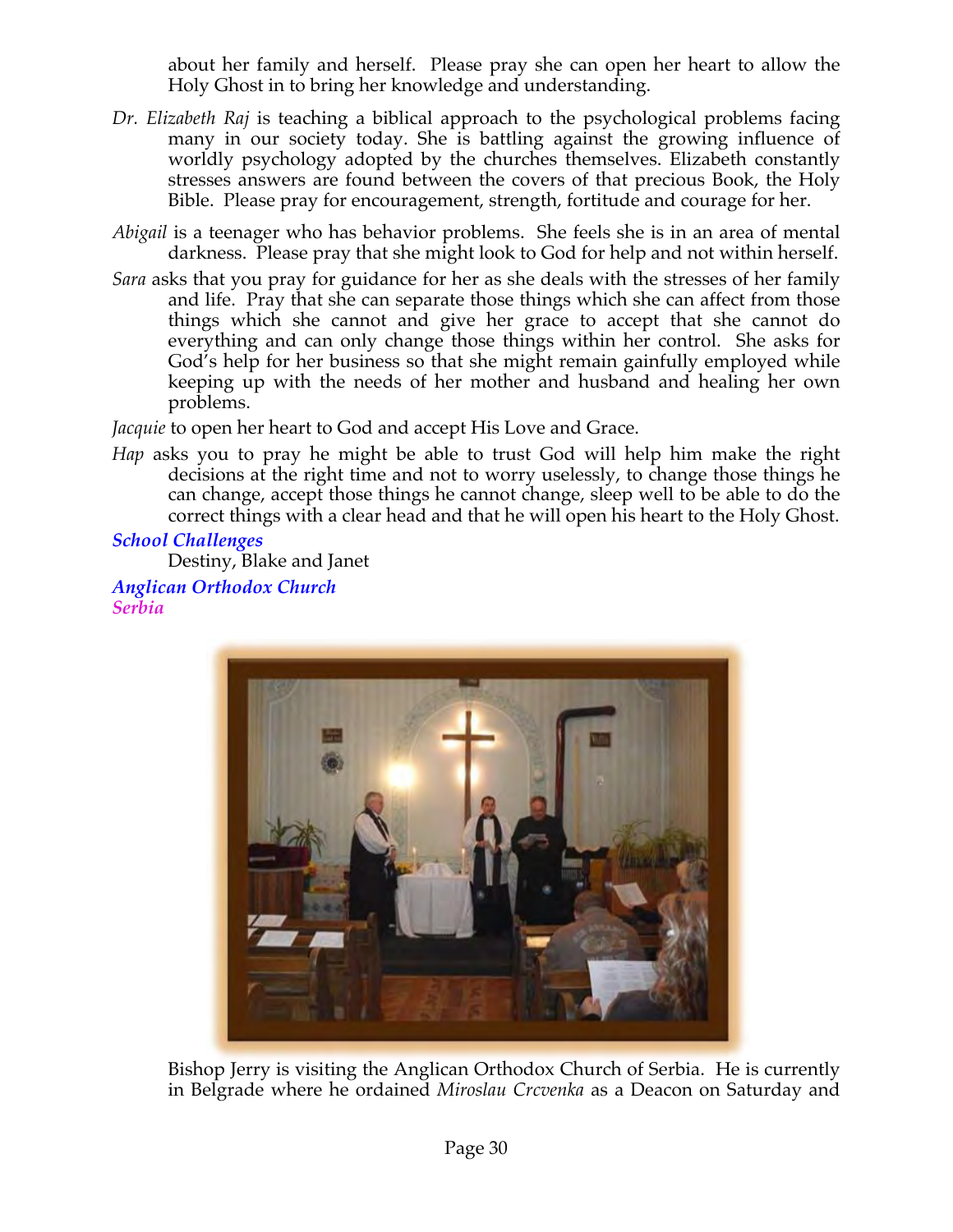*Igor Djurcik* as a minister or priest on Sunday into The Anglican Orthodox Church of Serbia.

Please give thanks for these men answering God's call to the ministry in a difficult time in a difficult country. Give them the gift of the Holy Ghost that they might find God's understanding, comfort, strength, perseverance and inspiration to serve Him.

## *Philippines*

Good news from Bishop Anthony of the Philippine Islands: Dear Bishop+ Ogles:

> Hello! I just arrived from Tabuk after consecrating the Chapel made out of cogon in Nambaran. Its exciting to see plenty of kids attending the service. On the opposite village, the whole community invited us to schedule a service in the place. Their sincerity was confirmed by the willingness of one couple, Mr. and Mrs. Nestor Binnuloc, to donate a portion of land for the purpose. I instructed The Rev. Sherwin to arrange a schedule of service in that place. Thank you again for your continuous prayer over our ministry here.

In Christ Jesus, Anthony Pangsiw Bishop of the Philippine Islands

## *Pakistan*

#### **Christian couple burnt alive on accusation of blasphemy in Pakistan – Islam – The Religion of Peace™**

Kasur, Punjab: 4 November 2014. (PCP)

A pregnant Christian woman named *Shama Bibi* and her husband named *Shahzad Masih* were burnt alive in Brick Kiln by a Muslim mob on allegations of blasphemy at 0700 today.

Shahzad Masih aged 36 along with his wife and four children was working as brick kiln workers for living in Chack number 59, near Kot RadaKishan, in Kasur district of Punjab province of Pakistan after migrating from his native village.

On early morning of November 4, 2014, the mosque loudspeakers of five surrounding villages were used to call Muslim to gather and teach lesson to blasphemer Christian couple who were alleged of burning pages of Quran by one Brick kiln factory Muslim employee.

The Muslim mob tortured Shahzad Masih and his wife Shama Bibi and threw them on looming flames of Brick Kiln factory until they burnt alive. While the Christian couple was burning and crying of innocence, the Muslim mob was shouting "Allah hu Akbar" "death to blasphemer" "kill infidel Christians" on which Christian residents of five villages near Chack Number 59, fled away from their homes to safe life.

According to information, police reached on scene from nearby Police Check Post but turned their eyes and made no attempt to save Christian couple from burning alive.

Brick Kiln factory owner Yousaf Gujjar and his manager instigated Muslims of nearby villages to punish Shahzad Masih and his wife Shama Bibi after their Muslim employee on complain of burning of pages of Quran. Till filing this incident story, police have rounded up 40 Muslims but still no FIR has been registered in Police station.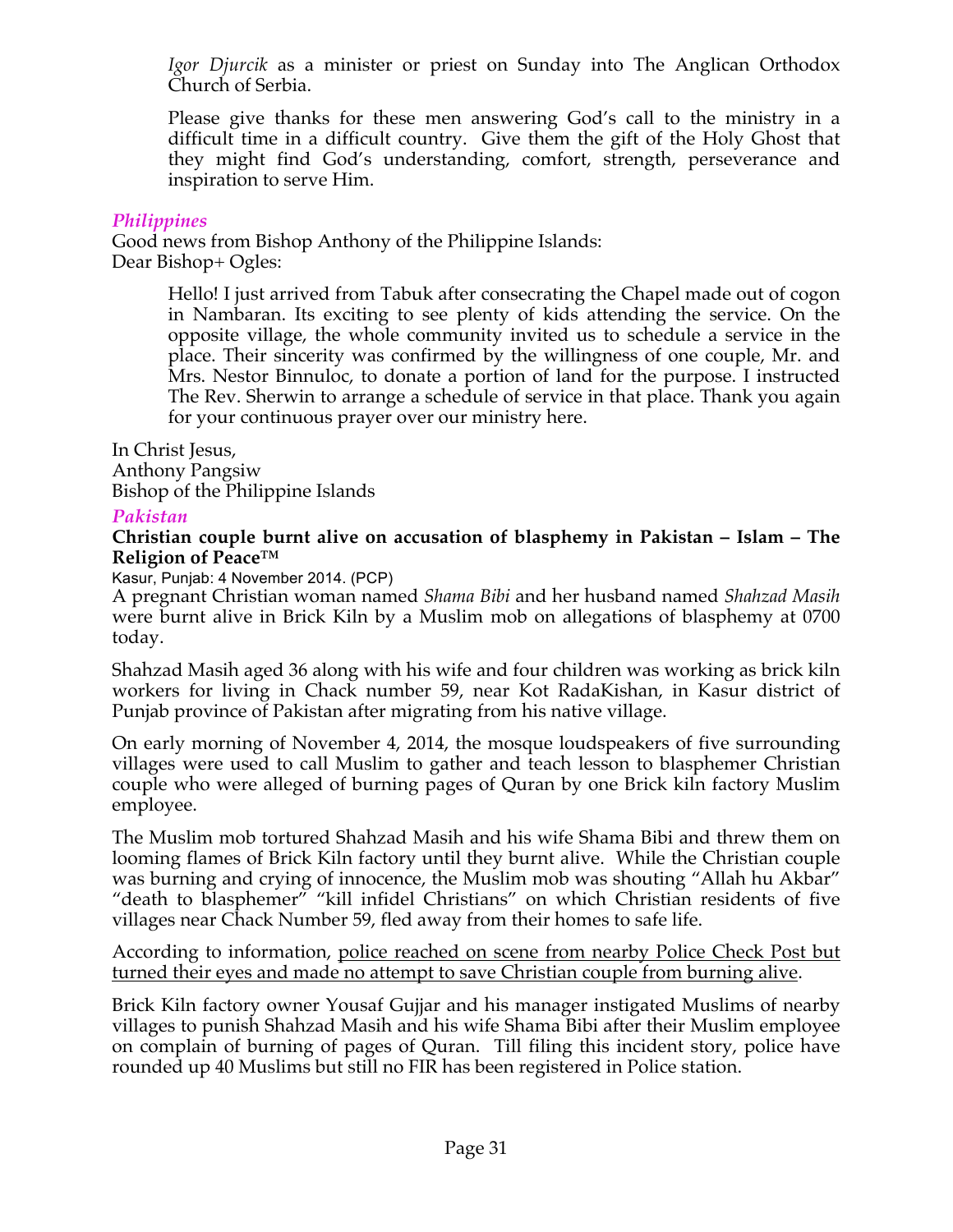We are also praying and need your prayers Please Pray for their Four Children and their relatives.

**LESSED** Lord, who thyself hast borne our grief's and carried our sorrows: Hear **BLESSED** Lord, who thyself hast borne our grief's and carried our sorrows: Hear thou our prayer for these servants that are in trouble and distress. Draw them, we pray thee, to thyself, that they may find the comfort and strength which thou alone canst give; and to all of us the loving heart and ready hand to help, that serving the needs of others we may show forth our love and gratitude to thee. Through Jesus Christ our Lord and Saviour. *Amen*

#### *The Anglican Orthodox Church - Pakistan*

- *Kenneth Gill* of Lahore, Pakistan, who is filling the large shoes of his father, the Rev. Younis Gill, who ministered to the church in Lahore. Kenneth is serving the members of Lahore and is taking theological courses from our seminary in Pakistan. Rev Younis Gill went to sleep in God on 4 December of 2013*.* This is a huge undertaking and only with God is it possible, even then it is hard! Give Kenneth the perseverance required.
- The *Anglican Orthodox Church in Narowal, Pakistan* had its wall boundary collapse due to heavy rain on 5 July 2014. Water from the street is entering into the church compound which may damage the church building. Please pray for our priest and his wife as they try to reconstruct the wall boundary as soon as possible in order to prevent further damage.

#### *India*

1 November 2014 was the 118<sup>th</sup> Anniversary of the India Diocese of our Church in South India. Throughout the area they will have prayer and would like us to join with them as they pray for the Completion of a new Church Building to be dedicated in December.

#### *Central African Republic*

*Christians in the Central African Republic* are experiencing the ravages of a war between the Muslim and Christians. We have both ministers and members of the Anglican Orthodox Church in Central African Republic. Please pray for God's guidance and protection for all persecuted Christians and those around them.

#### *Diocese of the Epiphany*

*Saint Paul's, Moberly, Missouri* would like your prayers that the Holy Ghost might enter more fully into their hearts so that they might be more effective in spreading the Word of God.

#### *Diocese of Virginia*

*Saint Joseph of Arimathea Anglican Orthodox Church* is under a lot of stress. We all are, but they need even more prayer. Rev Roger Jessup, their wonderful minister, is pressed by the duties of a primary care giver, in addition to all the worries of this world. They have one of their family's primary breadwinners who will be soon unemployed, absent His intervention. As Rev Roger said so eloquently, "We must pray for those who mean us harm and deprive us of our property are our enemies: Our LORD has so commanded us." We must pray they will see light and cleave to it while turning their backs on the Prince of this World. Equally important, we must pray that the Lord will raise up a political leader from among us as He has done in the past. Pray also for trust in God for each member of the parish and for them to find economic relief.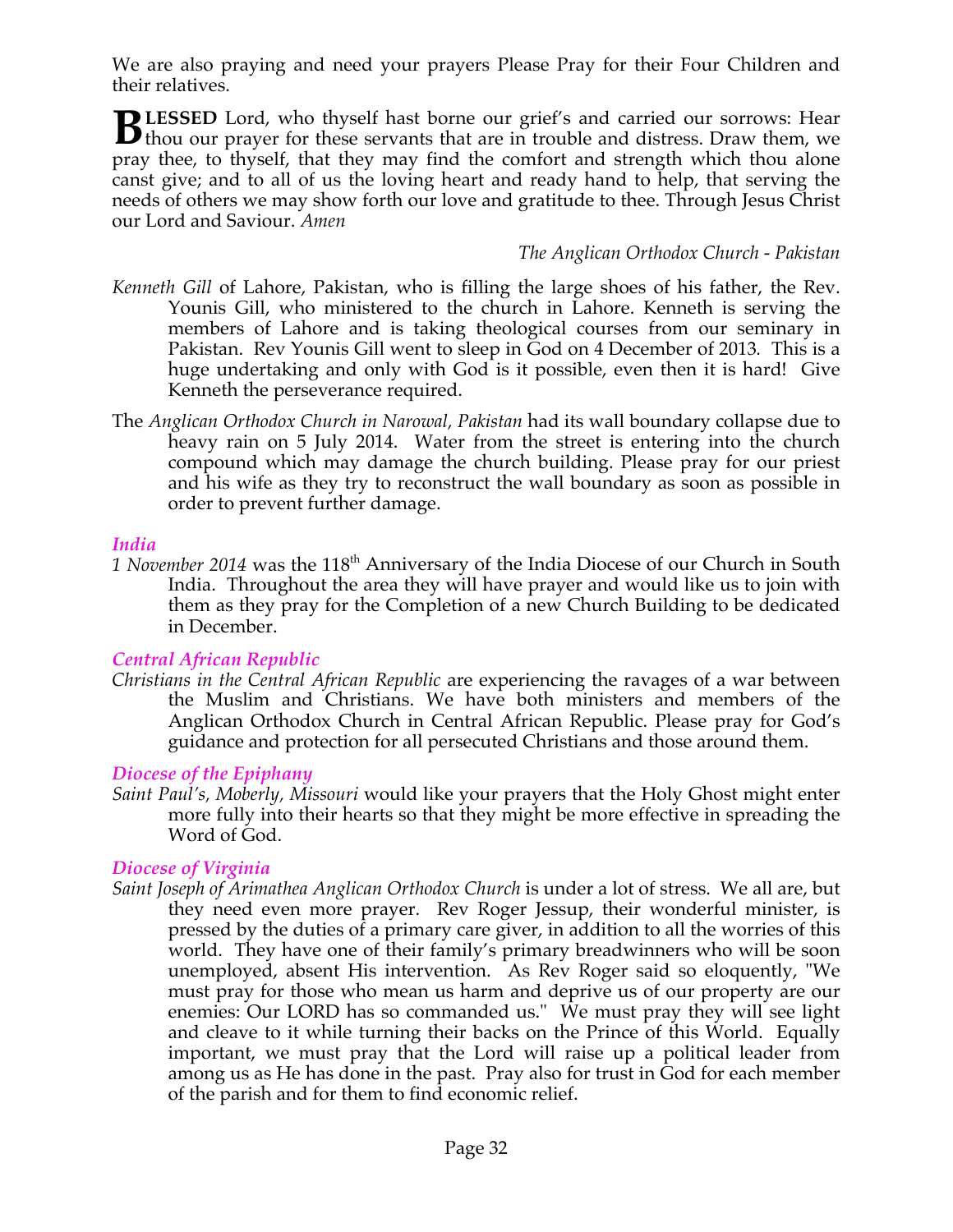## *Armed Forces & Contractors*

Kristyna Thomas (Fort Bragg, SC – Boot Camp), Airman Donny Patton (Hulbert Field, Florida), Jordan Brown (USMC – Fleet Marine Force - Pacific), Trevor Jennings (USAF - KC-10 Boom Operator – New Jersey), Trevor Di Marco (USN – Whidbey Island, EF-18 Pilot), Kurt Thomas (USN – Camp Foster, Okinawa)

# *For Our Country*

Our country has lost its way. Over half the people that vote, voted for a government that promises them things it cannot deliver in return for their souls which it can, will and does take. Our foreign policy backs the rise of Islam, we turn our backs on those who would follow God and arm those who murder them. Pray God will raise up a leader from among the people who can turn the country's course 180° and attempt to come back to God. Pray the people will recognize that they are headed down a smooth wide road into the pit, a road that will get smoother and smoother, steeper and steeper until the only possible way is down. Down, into the depths of the pit. Pray people will recognize there is:

- One True and Triune God who is goodness in and of Himself
- All religions are not equal
- All ways of life are not equal;
- The Bible holds the Key to Life;
- All rights come from God, not the State;
- Good;
- Bad;
- Evil;
- Right;
- Wrong;
- Allah is the Devil;
- Abortion is no more than sacrifice of children to Baal.

Pray this recognition will not come too late. Pray we will, each of us, do our duty to God, Country and Family, putting His Honor above all.

### *Persecuted*

Around the world, Christians are under attack, not only in the Muslim world, but from Hindus and others in India. Also, they are under continual attack in the name of "Separation of Church and State" in the western world, as it becomes actively atheist or pro-devil buddy. Please pray for God's guidance and protection for all persecuted Christians and those around them.

# *Thanksgiving*

*Tuck Arnold* gives thanks for safe travel to Fort Lauderdale, Florida this week.

*Whitney Cruz* gives thanks for a month of safe and enjoyable travel to the United Kingdom and Europe and peace of mind for her mom as she waited for Whitney's return.

### *Various Special Requests*

- *Africa* is experiencing an outbreak of the Ebola Virus; causing sickness and many deaths. Please pray for people of Africa and for their Health Providers.
- The *Anglican Orthodox Church in Peshawar, Pakistan* sustained damage to their building as the result of heavy rains. At present the roof is being rebuilt and they have not been able to hold services. Pray it will be fixed very soon and a new place might be found until the church is restored.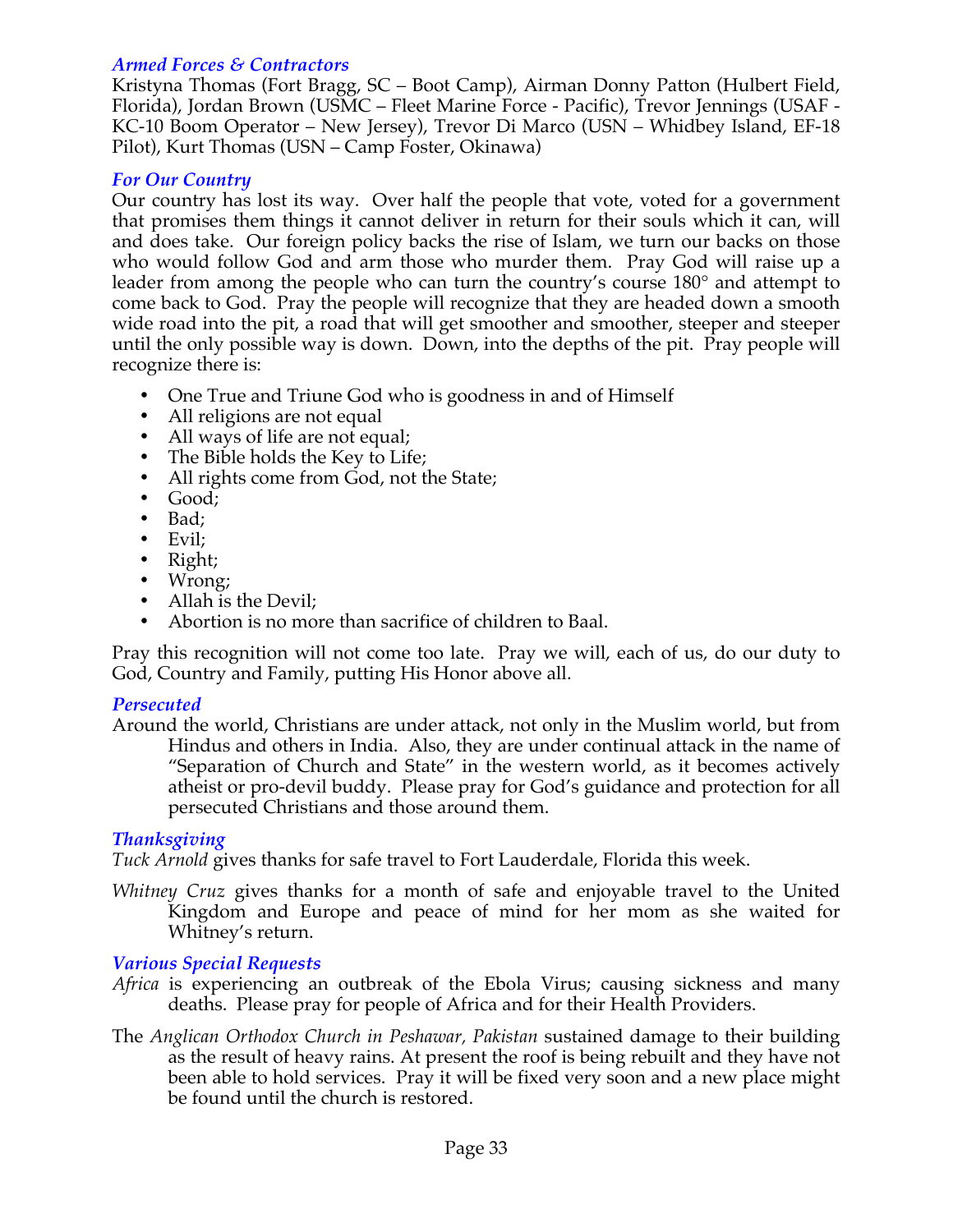- *Nathalie* is teaching English in a small western Ukrainian town where they are having so many problems. Pray for Nathalie and others around the world who are standing up for Christian principles in their countries.
- This is a horrible time for the *people of India, Christians in particular*; they are having problems with Hunger, Bank Closings, Transportation and Schools not functioning. Pray for the Leaders and Members of our Church in Eluru Andhra Pradesh. Pray their basic needs will be met and God will be close to them in this time of need.
- Please pray for *all the people of Egypt*; Bishop Mouneer Anis of Egypt is asking your prayer as the supporters of the deposed Mursi government, with the support of the United States government, have been attacking Christian churches--Anglican, Catholic and Orthodox. They destroyed the car of Anglican priest Rev. Ehab Ayoub. The people of Egypt, the people of the United States need our prayers, even more so the people of the Muslim Brotherhood that they might repent of their evil and know God so the rest of the people may live in peace.
- We ask that you pray, please ask God that the Holy Ghost might give you insight into how you might make the lives of your friends and family better. Remember helping others is not just those who you don't know!
- Please join us in praying that the *Free Teen Guitar Class* will be continue to be an opportunity for God to work in the lives of the kids and their families. Please ask God to guide the class to new opportunities to make Him known to others. Help us to let the love of our Lord shine through us into their lives, putting Him first, so that He might enter in to their hearts and lives.

# *The near future, as well as Next Sunday*

16 November 2014 – Twenty-Second Sunday after Trinity - AOC Established 16 November 1963 – 51 years old – Holy Communion - Service start time 1000 (10:00 am); welcome or gathering songs before the service at 0945 (9:45 am); **Time 1000 (10:00 am); Location – 10603 Burrell Way, Descanso, CA**

23 November 2014 – Sunday Next before Advent – Morning Prayer - Service start time 1000 (10:00 am); welcome or gathering songs before the service at 0945 (9:45 am); **Time 1000 (10:00 am); Location – 10603 Burrell Way, Descanso, CA**

27 November 2014 – Thanksgiving Day – Morning Prayer - Service start time 1000 (10:00 am); welcome or gathering songs before the service at 0945 (9:45 am); **Time 1000 (10:00 am); Location – 10603 Burrell Way, Descanso, CA**

30 November 2014 – First Sunday in Advent – Morning Prayer - Service start time 1000 (10:00 am); welcome or gathering songs before the service at 0945 (9:45 am); **Time 1000 (10:00 am); Location – 10603 Burrell Way, Descanso, CA**

7 December 2014 – Second Sunday in Advent – Morning Prayer - Service start time 1000 (10:00 am); welcome or gathering songs before the service at 0945 (9:45 am); **Time 1000 (10:00 am); Location – 10603 Burrell Way, Descanso, CA**

14 December 2014 – Third Sunday in Advent – Morning Prayer - Service start time 1000 (10:00 am); welcome or gathering songs before the service at 0945 (9:45 am); **Time 1000 (10:00 am); Location – 10603 Burrell Way, Descanso, CA**